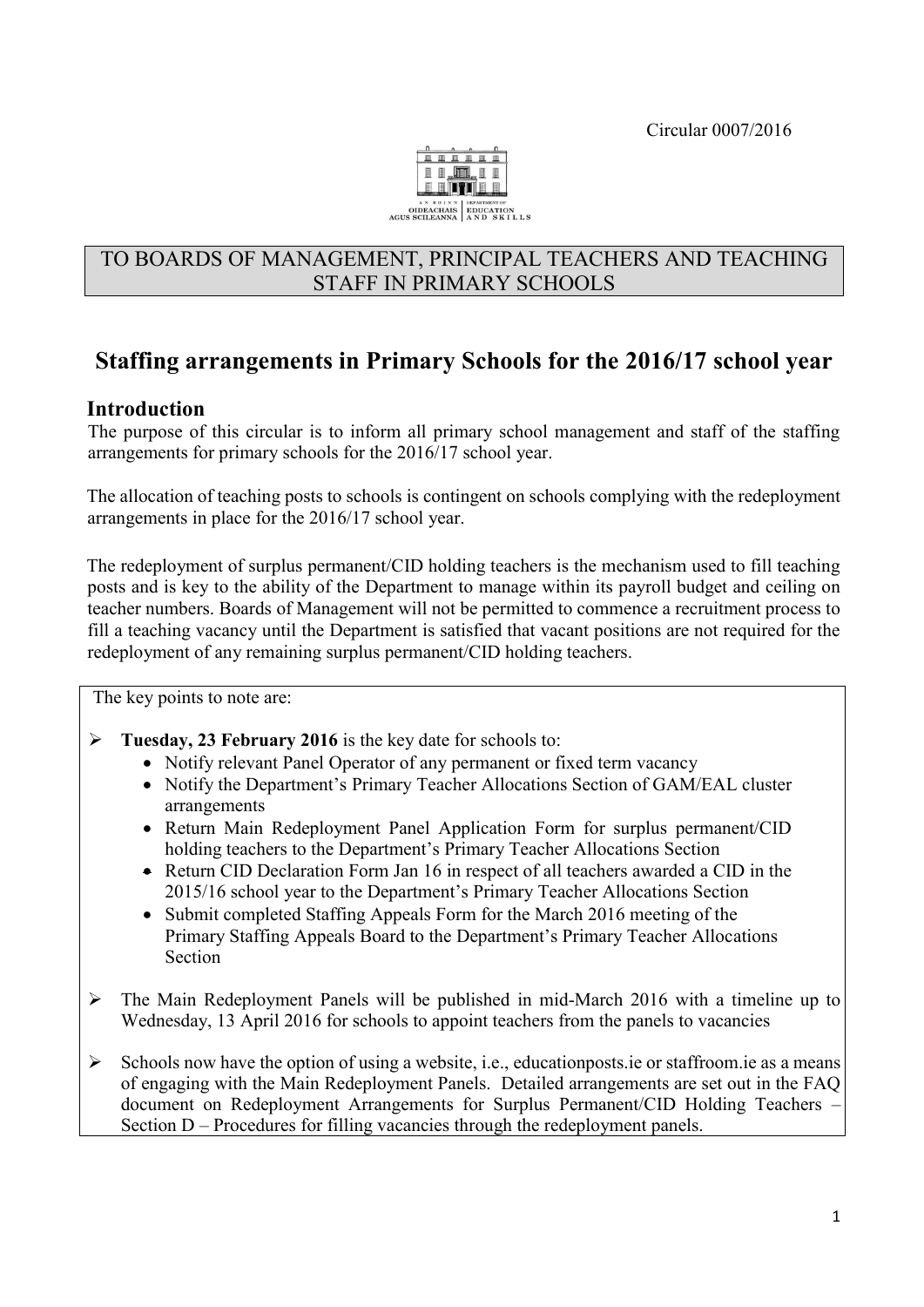# **Contents of Circular**

This circular is structured as follows and contains the following information:

- **Section 1:** Staffing arrangements for the 2016/17 school year
- **Section 2:** Background detail on the staffing arrangements for the 2016/17 school year
- **Section 3:** Redeployment Arrangements for the 2016/17 school year
- **Section 4:** Primary Staffing Appeals process for the 2016/17 school year
- **Appendix A:** [Primary Staffing schedule tables for the 2016/17](http://www.education.ie/en/Circulars-and-Forms/Active-Circulars/cl0007_2016_appendix_A.pdf) school year
- **Appendix B:** [Enrolment thresholds for Administrative Principal and Administrative Deputy](http://www.education.ie/en/Circulars-and-Forms/Active-Circulars/cl0007_2016_appendix_B.pdf)  Principal post [for the 2016/17 school year](http://www.education.ie/en/Circulars-and-Forms/Active-Circulars/cl0007_2016_appendix_B.pdf)
- **Appendix C**[:](http://www.education.ie/en/Circulars-and-Forms/Active-Circulars/cl0013_2013_appendix_C.pdf) Updated list of all schools showing the [following allocations data for the 2016/17](http://www.education.ie/en/Circulars-and-Forms/Active-Circulars/cl0007_2016_appendix_C.pdf) [school year](http://www.education.ie/en/Circulars-and-Forms/Active-Circulars/cl0007_2016_appendix_C.pdf)
	- GAM/EAL allocation for each school
	- Permanent allocation for schools with high concentration of pupils that require language support
	- List of circa. 1,700 base schools for full-time permanent resource posts
- **Appendix D**[:](http://www.education.ie/en/Circulars-and-Forms/Active-Circulars/cl0013_2013_appendix_D.pdf) Form GAM/EAL Cluster 2016 [Notification of newly clustered GAM/EAL posts for](http://www.education.ie/en/Circulars-and-Forms/Active-Circulars/cl0007_2016_appendix_D.pdf)  [the 2016/17](http://www.education.ie/en/Circulars-and-Forms/Active-Circulars/cl0007_2016_appendix_D.pdf) school year
- **Appendix E:** Application Form for Permanent/[CID Holding Teachers' Access to the Main](http://www.education.ie/en/Circulars-and-Forms/Active-Circulars/cl0007_2016_appendix_E.pdf)  [Redeployment Panel for the 2016/17](http://www.education.ie/en/Circulars-and-Forms/Active-Circulars/cl0007_2016_appendix_E.pdf) school year - Main Redeployment Panel [Application Form](http://www.education.ie/en/Circulars-and-Forms/Active-Circulars/cl0007_2016_appendix_E.pdf)
- **Appendix F**[:](http://www.education.ie/en/Circulars-and-Forms/Active-Circulars/cl0013_2013_appendix_E.pdf) Application [to the Primary Staffing Appeals Board 2016/17](http://www.education.ie/en/Circulars-and-Forms/Active-Circulars/cl0007_2016_appendix_F.pdf) School Year
- **Appendix G:** [CID Declaration form in respect of all teachers awarded a CID for the 2015/16](http://www.education.ie/en/Circulars-and-Forms/Active-Circulars/cl0007_2016_appendix_G.pdf) school [year](http://www.education.ie/en/Circulars-and-Forms/Active-Circulars/cl0007_2016_appendix_G.pdf)

## **Further information/FAQs**

Any additional information on the teacher allocation process and also regular updates on progress on clearing redeployment panels will be published on the Department's website.

The Department has also published an **FAQ** (Frequently Asked Questions) document on Redeployment Arrangements at Primary Level for Surplus Permanent and CID Holding Teachers through the Main Panel and an **FAQ [document on Circular 0007/2016](http://www.education.ie/en/Schools-Colleges/Services/Teacher-Allocations/Teacher-Allocation/Frequently-Asked-Questions-on-Circular-0007-2016.pdf)** Staffing Arrangements in Primary Schools for the 2016/17 School Year.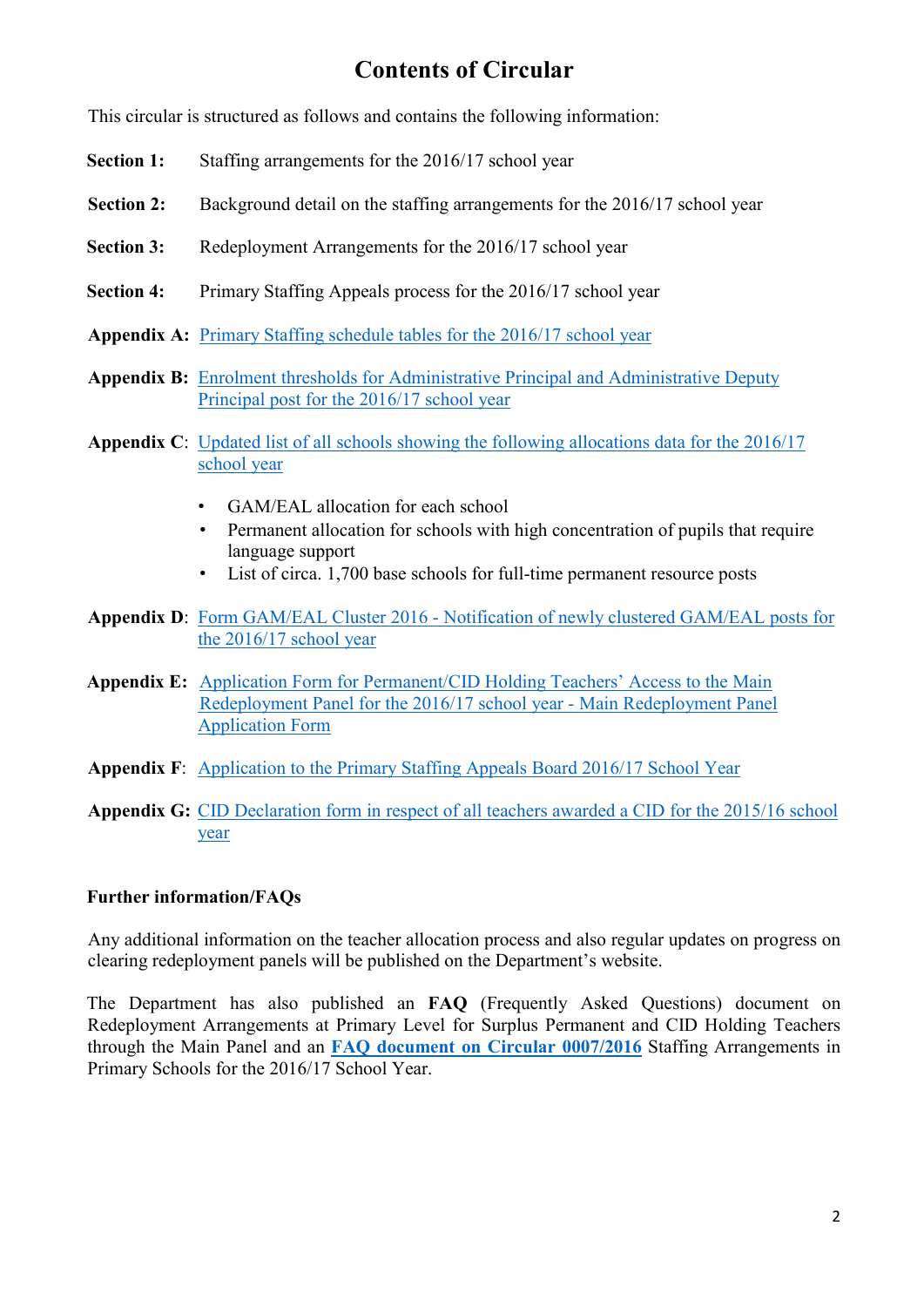## **Queries**

If, after reading this circular and the related FAQ documents, you have queries in relation to the staffing allocation for your school, you may e-mail the queries to staffing allocation for your school, you may e-mail the queries to primaryallocations@education.gov.ie. Please include the school roll number and school name in the subject line with any email enquiry.

Paraic Joyce Principal Officer Teacher Allocations Section

January 2016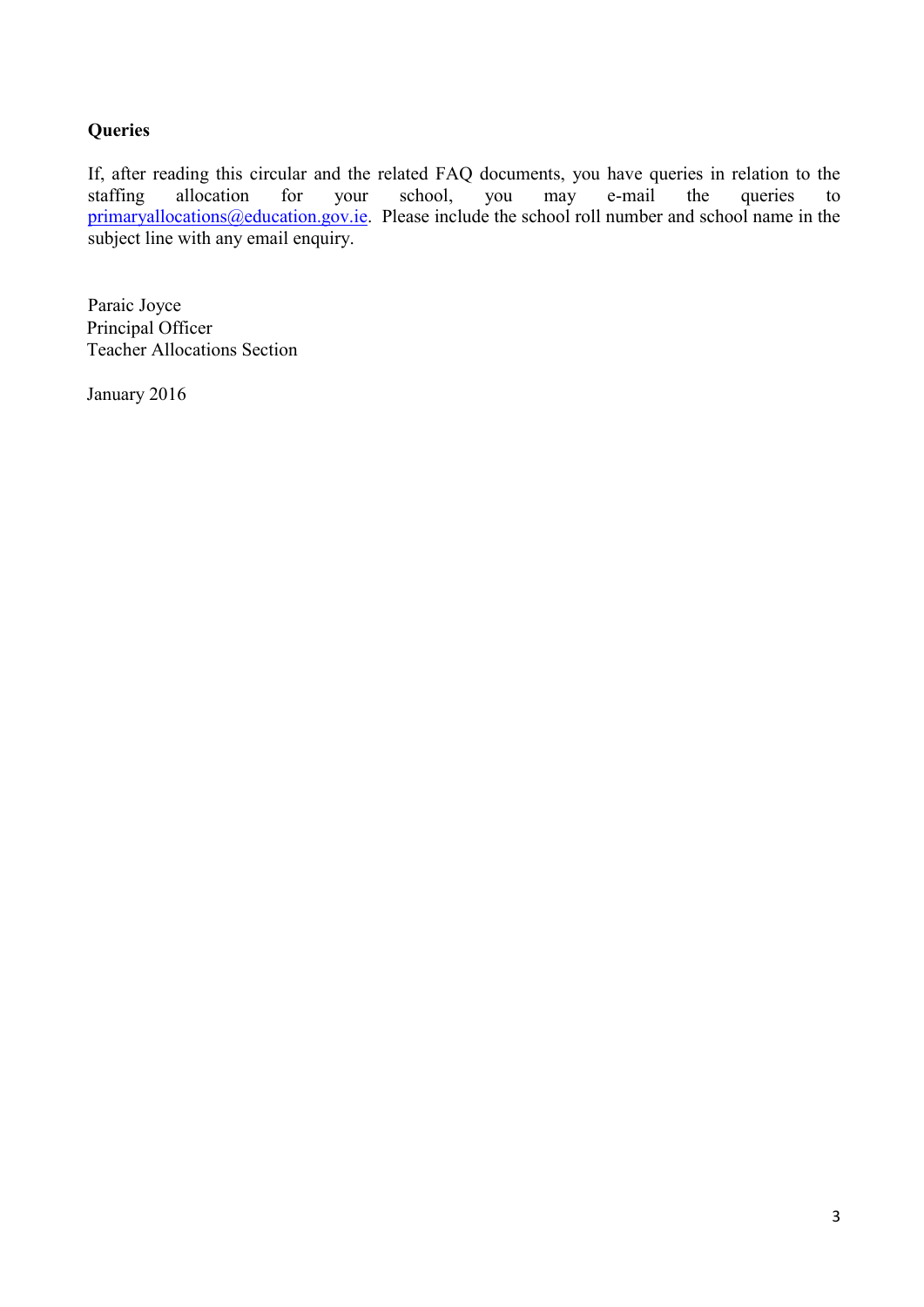# **Key Dates & Forms for Completion by Schools in relation to the Teacher Allocation and Redeployment Process 2016/17**

| <b>Key action</b>                                                                                                                                                                                                                                                                                                                                                                               | <b>Form To Be Completed</b><br>and Returned to Primary<br><b>Allocations</b>                      | Date for action to be<br>completed                                                          |
|-------------------------------------------------------------------------------------------------------------------------------------------------------------------------------------------------------------------------------------------------------------------------------------------------------------------------------------------------------------------------------------------------|---------------------------------------------------------------------------------------------------|---------------------------------------------------------------------------------------------|
| The staffing schedule enrolment tables at Appendix A enables<br>schools to check their mainstream staffing levels for the 2016/17<br>school year.<br>The enrolment thresholds in Appendix B enables schools to check<br>if they are entitled to Administrative Principal and/or<br>Administrative Deputy Principal status.                                                                      |                                                                                                   | Immediate                                                                                   |
| Schools must notify their relevant Panel Operator (e.g. Diocesan<br>Secretary, etc.) of any impending permanent and fixed term<br>vacancy as a consequence of the staffing schedule or any other<br>reason known at this stage. Teachers who plan to retire on or<br>before 31 August 2016 should notify their Board of Management<br>before Tuesday, 23 February 2016.                         |                                                                                                   | Tuesday, 23 February<br>2016                                                                |
| Subsequent permanent and fixed term vacancies must be notified<br>by schools to their relevant Panel Operator (e.g. Diocesan<br>Secretary etc.) within 5 working days of the vacancy becoming<br>known to the Chairperson or Principal.                                                                                                                                                         |                                                                                                   | Within 5 working days<br>of vacancy becoming<br>known to the<br>Chairperson or<br>Principal |
| The GAM/EAL allocation at Appendix C has been updated for<br>schools that had a change in the number of classroom posts in the<br>2015/16 school year. This impacts on some of the existing<br>clustering arrangements. Such schools are now required to make<br>appropriate arrangements to re-cluster their GAM/EAL hours into<br>full-time (25 hour) posts with nearby neighbouring schools. | Appendix D: Form<br><b>GAM/EAL Cluster 2016</b>                                                   | Tuesday, 23 February<br>2016                                                                |
| Schools that have surplus permanent/CID holding teachers should<br>arrange for the completed Main Redeployment Panel Application<br>Form(s) (MPF) to be returned to the Department's Primary<br><b>Teacher Allocations Section.</b>                                                                                                                                                             | <b>Appendix E: Form MPF</b>                                                                       | Tuesday, 23 February<br>2016                                                                |
| Schools must return a CID Declaration Form Jan 16 to the<br>Primary Teacher Allocations Section notifying the<br>Department of any teacher awarded a CID in the 2015/16<br>school year under the terms of Part A1 or A2 of Circular<br>0023/2015.                                                                                                                                               | Appendix G: CID<br><b>Declaration Form Jan 16</b>                                                 | Tuesday, 23 February<br>2016                                                                |
| The Staffing Appeals Board will be holding its meetings in March,<br>May and October 2016. The first meeting will be held in March<br>2016.                                                                                                                                                                                                                                                     | Appendix F: Application to<br>the Primary Staffing<br>Appeals Board 2016/17<br><b>School Year</b> | Tuesday, 23 February<br>2016                                                                |
| The Department is aiming to have the redeployment panels<br>published by mid-March 2016.                                                                                                                                                                                                                                                                                                        |                                                                                                   | Mid-March 2016                                                                              |
| Closing date for schools to submit their application for developing<br>post(s) on the basis of their projected enrolments for September<br>2016.                                                                                                                                                                                                                                                |                                                                                                   | Wednesday, 16 March<br>2016                                                                 |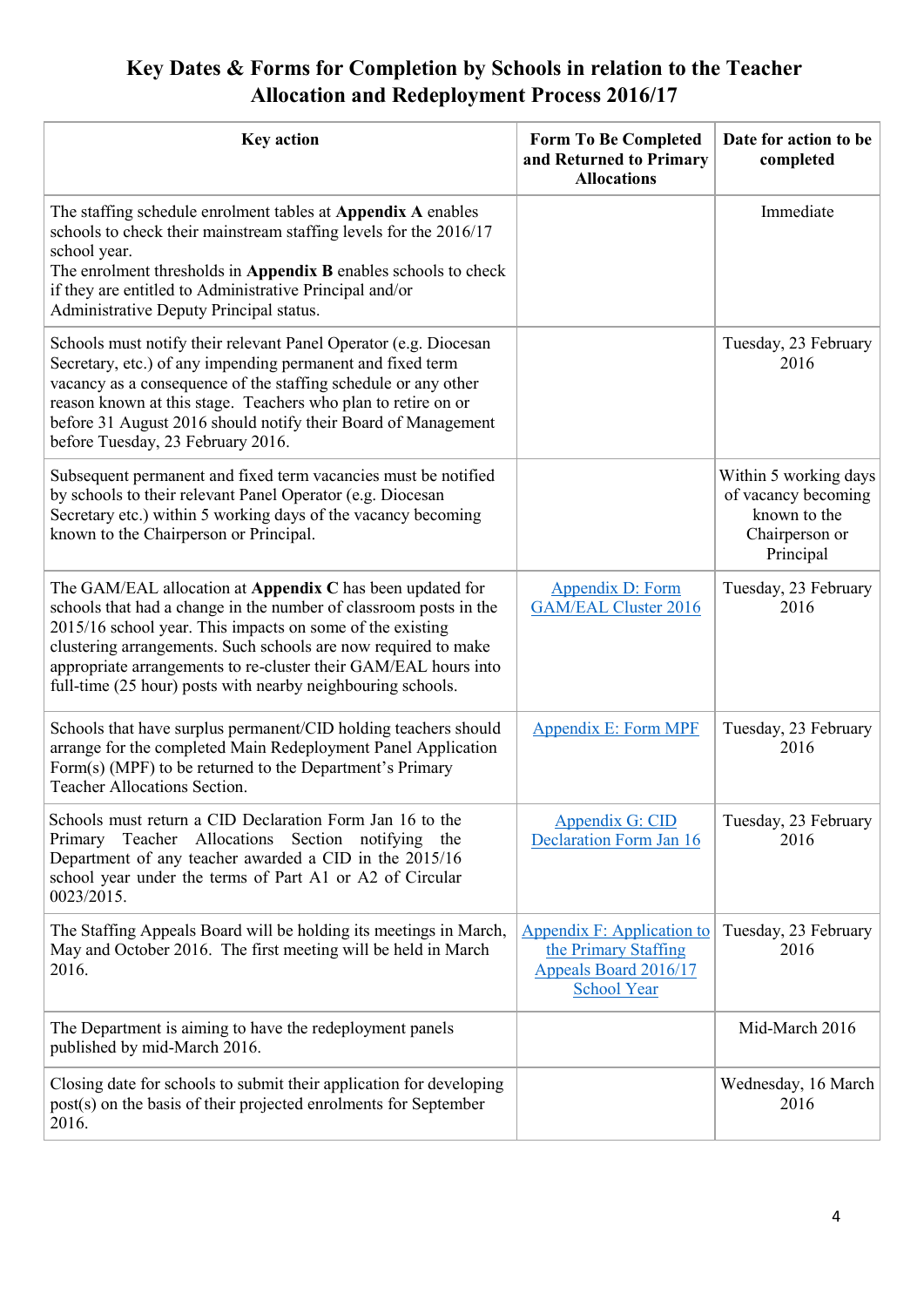| Schools with vacancies have until Wednesday, 13 April 2016 to<br>fill their vacancies from the Main Redeployment Panels.<br>Thereafter, Panel Officers will be appointed to facilitate the<br>redeployment of surplus permanent/CID holding teachers.                                    |                                                | Wednesday, 13 April<br>2016 |
|------------------------------------------------------------------------------------------------------------------------------------------------------------------------------------------------------------------------------------------------------------------------------------------|------------------------------------------------|-----------------------------|
| Schools must apply to Primary Teacher Allocations Section for<br>Department sanction for any Contract of Indefinite Duration<br>proposed to be awarded from the commencement of the 2016/17<br>school year under Part A1 or A2 of Circular 0023/2015.                                    | Form CID2A $(16/17)$ or<br>Form CID 2B (16/17) | Wednesday, 13 April<br>2016 |
| Schools with base resource posts are listed at Appendix C. After<br>the NCSE approved allocations of resource hours have issued,<br>schools unable to access surplus teaching capacity in these full-<br>time base posts will be allocated mainly part-time temporary<br>resource hours. |                                                | May 2016 onwards            |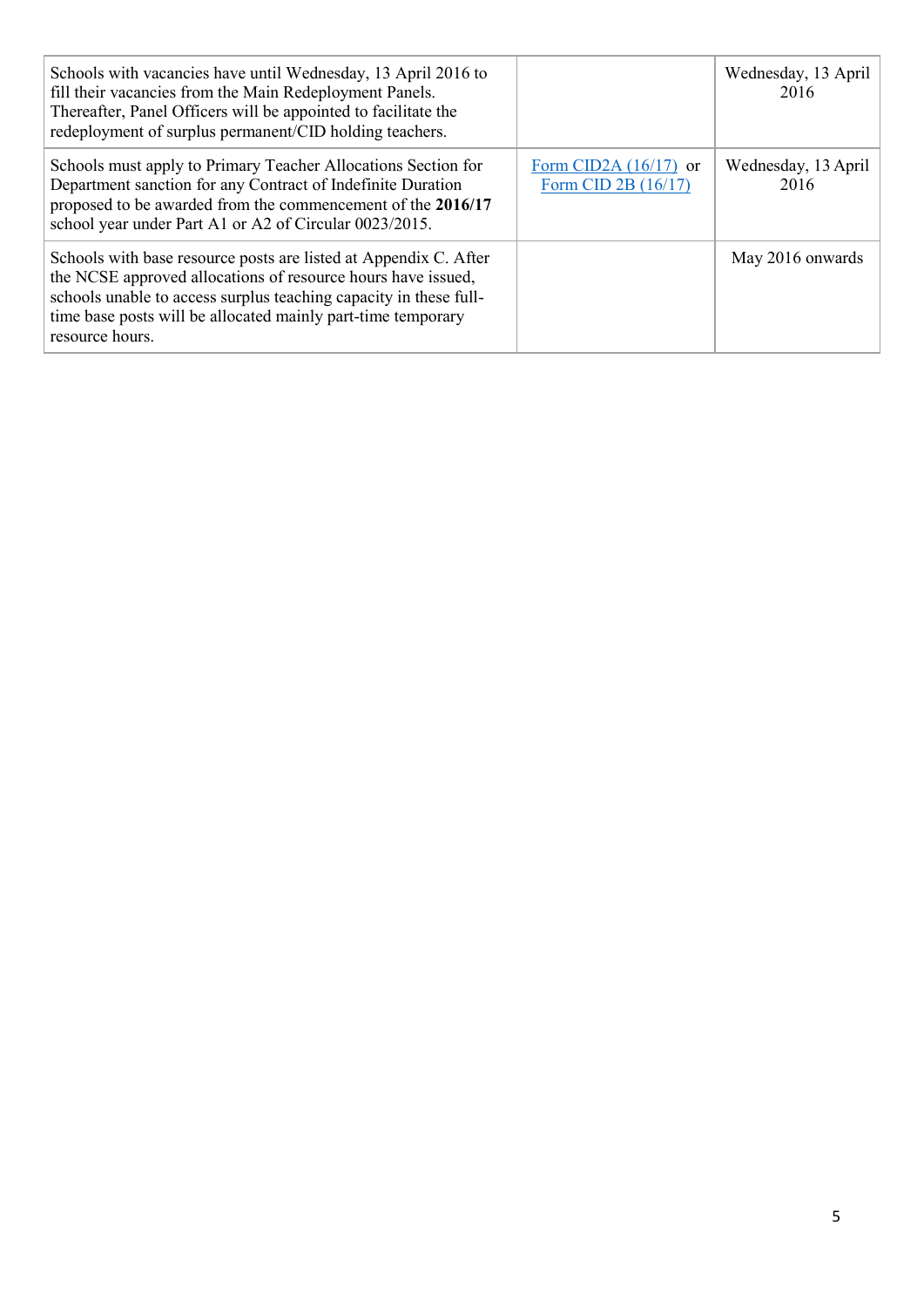# **Section 1**

# **Staffing arrangements for the 2016/17 school year**

The following are the main elements of the staffing arrangements that will operate in primary schools for the 2016/17 school year:

# **1. Mainstream Classroom Teaching Posts**

Under the provisions of Budget 2016 there will be a one point improvement to the primary staffing schedule for the 2016/17 school year. The primary staffing schedule will operate on the basis of a general average of 1 classroom teacher for every 27 pupils. Lower thresholds apply for DEIS Band 1 schools.

The enrolment tables for the operation of the staffing schedule for the 2016/17 school year are listed at **Appendix A** of this Circular. This enables schools to now check their **mainstream staffing levels for the 2016/17 school year**.

The enrolment tables at Appendix A include the **staffing schedules for DEIS Urban Band 1 schools.**

Posts allocated on the basis of the staffing schedule are specifically for mainstream classes and should be deployed accordingly. School authorities are requested to ensure that the number of pupils in any class is kept as low as possible, taking all relevant contextual factors into account (e.g. classroom accommodation, fluctuating enrolment etc.). However, school authorities should, where possible, use their autonomy under the staffing schedule to implement smaller class sizes for junior classes.

# **2. Administrative Principal and Administrative Deputy Principal**

The criteria for the appointment of **Administrative Principal and Administrative Deputy Principal** posts are based on pupil numbers.

The relevant enrolment thresholds are outlined in **[Appendix B](http://www.education.ie/en/Circulars-and-Forms/Active-Circulars/cl0007_2016_appendix_B.pdf)** of this Circular.

# **3. Developing School Criteria for the 2016/17 School Year**

A developing school is defined as a school where the enrolment on 30 September, 2016 is projected to exceed the enrolment on 30 September, 2015:

i) by a minimum numerical increase (as specified at (a) and (b) below)

and

ii) by having a stipulated excess of 5 pupils above the required appointment figure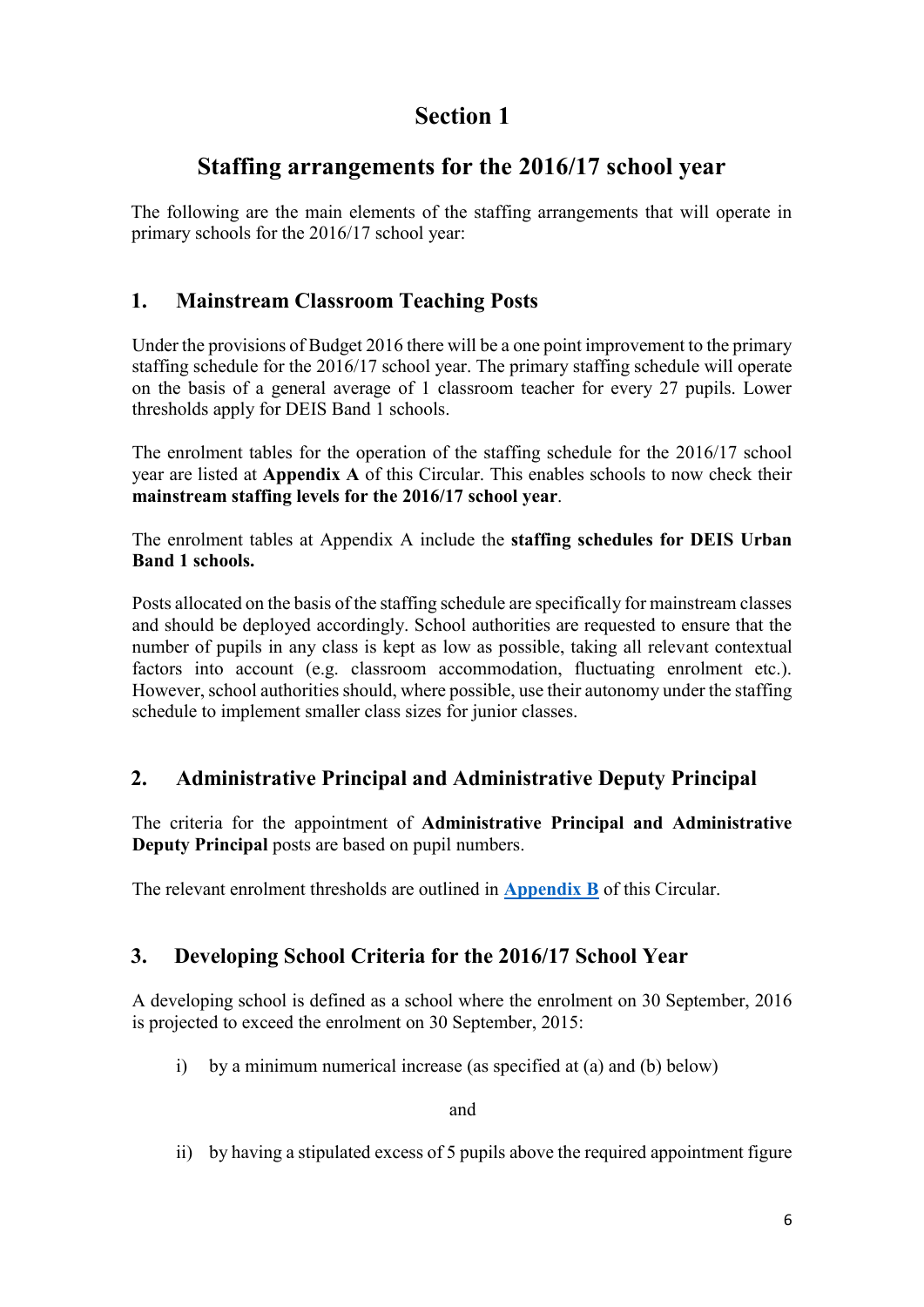Where a school is expanding the number of intake classes which would generate a new stream, the school must have received prior approval for such expansion from both the school patron and from the Planning and Building Unit of the Department.

- (a) For primary schools with a staffing of Principal plus 6 Mainstream Class Teachers or fewer for the 2016/17 school year based on the staffing schedule, the minimum numerical increase in enrolment over the 30 September 2015 enrolment referred to at (i) above is 15 pupils. An average class size in excess of 27 pupils must also apply to such schools seeking a post under this criterion (see exceptions below). This is calculated by applying the number of mainstream posts anticipated for the 2016/17 school year (excluding developing post) to the number of pupils projected to be enrolled in September 2016.
- (b) For primary schools with a staffing of Principal plus 7 Mainstream Class Teachers or greater for the 2016/17 school year based on the staffing schedule, the minimum numerical increase in enrolment over the 30 September 2015 enrolment referred to at (i) above is 25 pupils.

Schools must qualify under both criteria at (i) and (ii) above and in the case of such schools, an additional permanent post(s) may be sanctioned provisionally pending the confirmation of the valid enrolment on 30 September, 2016. The staffing will be adjusted in the light of the actual valid enrolments on 30 September, 2016.

### **Two exceptions exist:**

### **1. Developing schools seeking the appointment of the 2nd mainstream class teacher (P+2)**

In such instances, schools projecting a minimum numerical increase on 30 September 2016 of 15 pupils in excess of 30 September 2015 enrolment are not required to meet either the stipulated excess number of 5 pupils on the appointment figure or the stipulated average class size. However, the minimum projected enrolment of 55 pupils must be achieved to secure a 2nd mainstream class teacher on developing school grounds for the 2016/17 school year.

### **2. Schools seeking the appointment of more than one developing school post**

In such instances, schools must meet the requirement of minimum numerical increase and the stipulated excess number of 5 pupils on the appointment figure for the first developing school post. In the case of each post sought thereafter, the stipulated excess number of 5 pupils on the appointment figure must be met.

Schools should email their applications for an additional teaching post(s) on developing grounds to the Department's Primary Teacher Allocations Section, primaryallocations@education.gov.ie on or before **Wednesday, 16 March 2016.**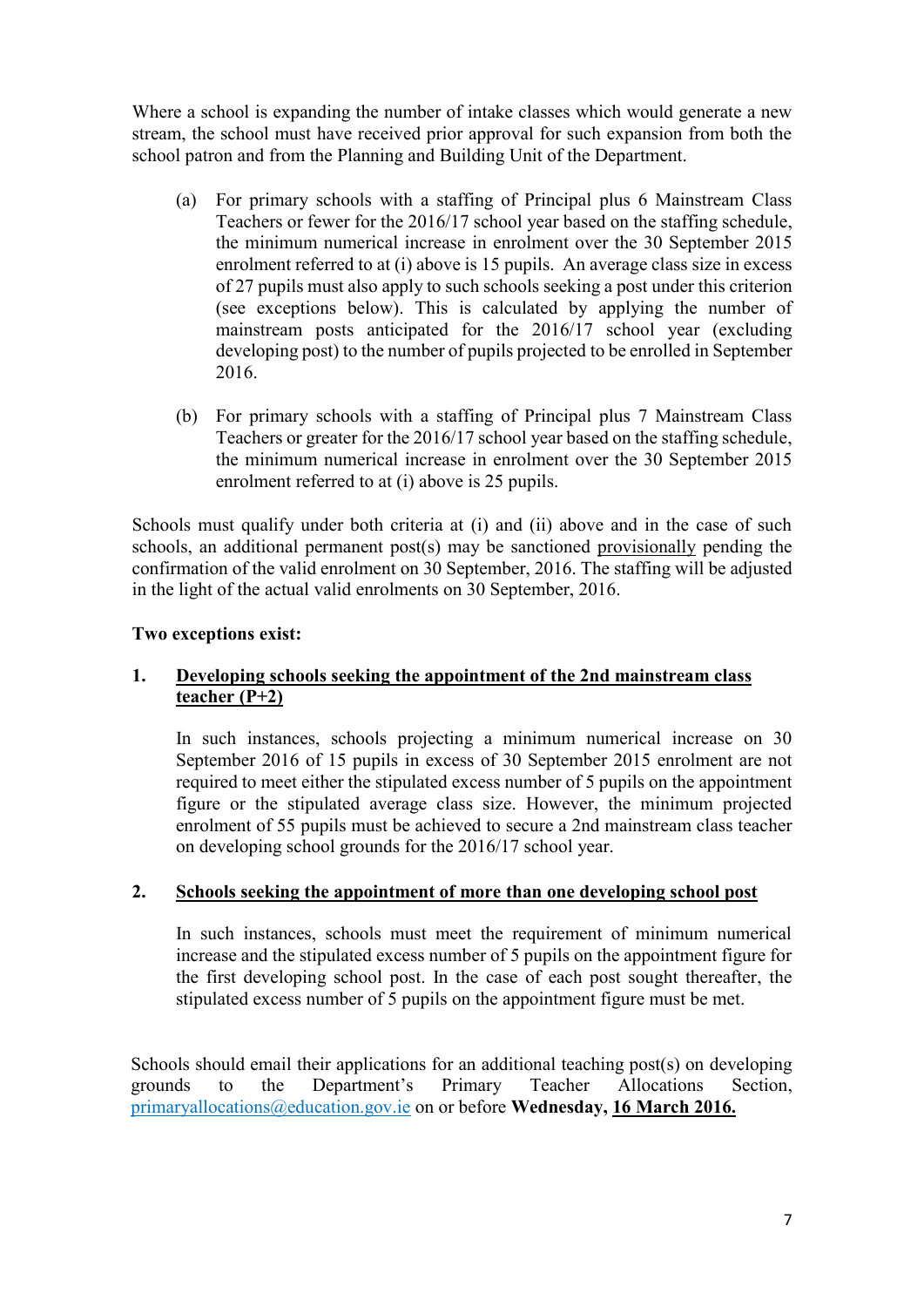While later applications will also be considered, schools are encouraged to have their applications sent to the Department's Primary Teacher Allocations Section on or before **Wednesday, 16 March 2016**.

**Schools are reminded that in the context of seeking additional resources from the Department on developing school grounds it is very important that the projected enrolment is realistic.** The school's staffing will be adjusted downwards in light of projected enrolment not being achieved on 30 September 2016.

## **4. Island Schools**

In the event that a reduction in the pupil numbers of an island school will result in the loss of the first mainstream class teacher (i.e. P+1) or second mainstream class teacher (i.e. P+2), the posts may be retained, subject to:

- $\bullet$  in the case of  $1<sup>st</sup>$  mainstream class teacher the total number of pupils in the school being 8 or above and the school being the only primary school remaining on the island, or
- $\bullet$  in the case of the  $2<sup>nd</sup>$  mainstream class teacher the total number of pupils in the school being 45 or above and the school being the only primary school remaining on the island.

# **5. GAM/EAL (General Allocation Model and Language Support)**

A school's GAM/EAL allocation for the 2016/17 school year is based on its mainstream classroom posts for the 2015/16 school year.

The GAM/EAL allocation has been updated for the 2016/17 school year to reflect changes in the number of classroom posts in schools in the 2015/16 school year. The GAM/EAL allocation for all schools is listed in **[Appendix C](http://www.education.ie/en/Circulars-and-Forms/Active-Circulars/cl0007_2016_appendix_C.pdf)**(Columns A and B).

Where there has been a change in the GAM/EAL hours for any of the schools involved in a cluster, the existing cluster is regarded as ceased and this position is reflected at Appendix C (Column D).

Where there has been no change to the GAM/EAL allocation for any of the schools involved in an existing cluster, Appendix C has been compiled on the basis that the cluster remains in place (Column C). **Note:** There is no requirement to send the Form GAcluster2016 to the Department if there is no change in the cluster.

Schools with hours available for clustering now have a period until **Tuesday, 23 February 2016** to enter into a cluster arrangement to achieve a full-time post (25 hours) through sharing arrangements with other neighbouring school(s). The base school in the cluster should submit the Form GAcluster 2016 (insert link) to the Primary Allocations Section (refer to Section **Completing Form GAM/EAL Cluster2016 underneath).**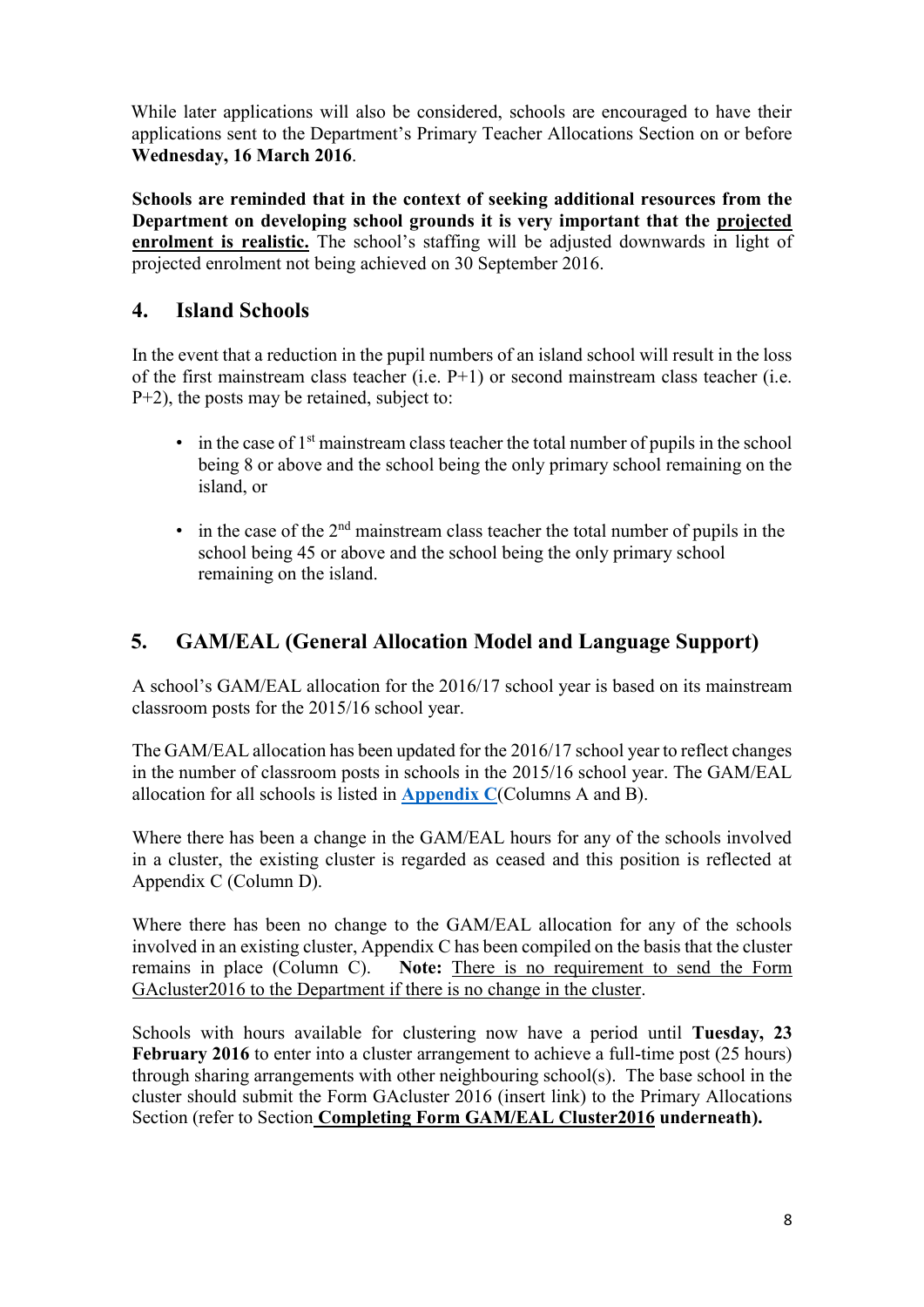**Following the school led process for clustering of GAM/EAL hours, a Department led clustering process will be initiated after Tuesday, 23 February 2016 for any remaining hours in schools that have not been clustered.** 

#### **Newly established schools which open for the 2016/17 school year:**

Schools that are newly established in the 2016/17 school year (excluding amalgamated schools) will have their GAM/EAL allocation based on their mainstream classroom posts for the 2016/17 school year.

### **Schools with posts sanctioned under the Developing Schools criteria for the 2016/17 school year:**

Schools which have been approved for 2 or more developing posts for the 2016/17 school year will have their GAM/EAL allocation for the 2016/17 school year adjusted to take account of the first developing post approved (i.e. will receive sanction for an additional 5 hours GAM/EAL allocation for the 2016/17 school year).

Such schools should apply for their developing posts as soon as possible so as to facilitate their GAM clustering arrangements.

### **Completing Form GAM/EAL Cluster2016**

Schools must notify the Department on Form GAM/EAL Cluster 2016 (**[Appendix D](http://www.education.ie/en/Circulars-and-Forms/Active-Circulars/cl0007_2016_appendix_D.pdf)[\)](http://www.education.ie/en/Circulars-and-Forms/Active-Circulars/cl0013_2013_appendix_D.pdf)** of their new clustering arrangements for GAM/EAL hours for the 2016/17 school year. Completed forms should be returned to the Department's Primary Teacher Allocations Section as soon as possible but no later than close of business on **Tuesday, 23 February 2016.** 

**GAM/EAL hours that are clustered into new full-time posts and received before this deadline will be automatically approved by the Department. Schools that do not return the completed form within the above timeframe or where all of a school's GAM/EAL hours are not clustered into full-time posts will be included, as appropriate, in the Department led clustering process.**

If necessary, the Department will use the opportunity to engage in a Department led clustering process of remaining GAM/EAL hours to facilitate the redeployment of any remaining surplus permanent teachers.

It continues to be the case that because of the later timeline for the allocation of resource hours by the NCSE, schools will not be permitted to combine GAM/EAL and NCSE approved resource hours together into full-time posts.

### **Clustering Arrangements for shared GAM/EAL posts:**

Schools are reminded that once a GAM/EAL cluster has been established it remains in place from year to year and any future change to the cluster combination **can only be made** if:

1. There is a change in the GAM/EAL hours for any one of the schools in the cluster in a subsequent school year, or,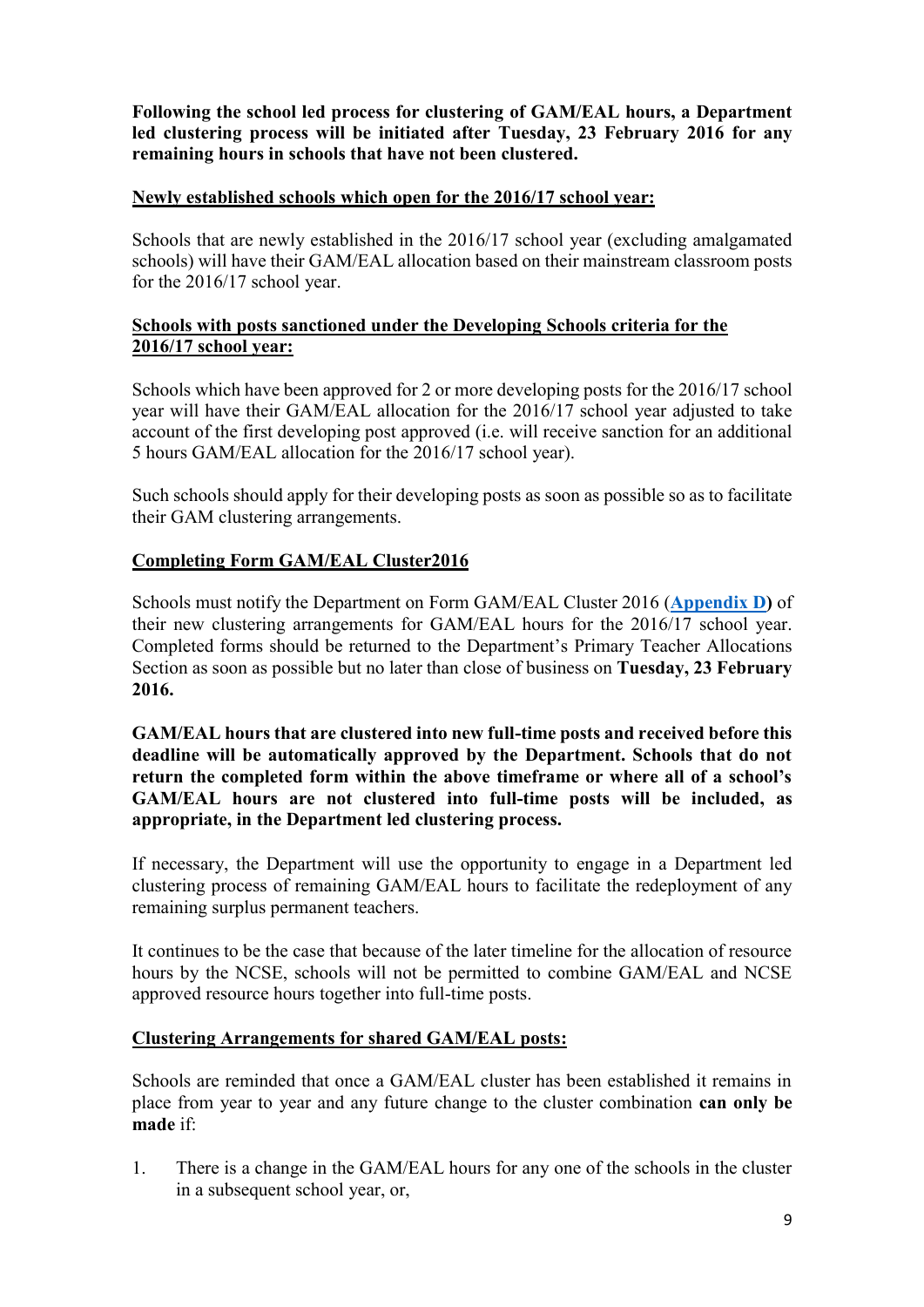2. All schools in the cluster agree to end the cluster arrangement. Agreement to end the cluster arrangement for the 2017/18 school year must be notified to the Department's Primary Teacher Allocations Section by 31 December 2016 (An email or letter from all schools in the cluster must be provided).

## **6. Additional Allocations for Schools with High Concentrations of Pupils that require Language Support (EAL)**

Schools that were allocated a permanent language support post(s) (EAL) in the 2015/16 school year will retain this post(s) for the 2016/17 school year. The relevant schools are listed at [Appendix C](http://www.education.ie/en/Circulars-and-Forms/Active-Circulars/cl0007_2016_appendix_C.pdf)

The continued requirement for the permanent language support post $(s)$  will be reviewed on a regular basis by the Department, having regard to enrolment trends and the number of pupils requiring language support.

### **Appeal Process:**

See Section 4 for the appeal criterion for additional temporary language support post(s) provided on the basis of appeals to the Primary Staffing Appeals Board.

## **7. Resource Posts**

There will be no changes to the location of resource base posts for the 2016/17 school year.

However, it is open to the management of a school with a base post to opt out of being a base school, particularly if the NCSE resource hour allocation for that school is low. The Department's Primary Teacher Allocations Section should be contacted to facilitate the withdrawal of the base post from the school.

The full list of circa 1,700 base schools is published in [Appendix C](http://www.education.ie/en/Circulars-and-Forms/Active-Circulars/cl0007_2016_appendix_C.pdf) (Column E) of this Circular.

Base schools will be required to co-operate with their neighbouring schools to ensure that any surplus capacity in the (25 hour) resource posts is made available to neighbouring schools to meet their NCSE approved resource hour requirements. Failure to do so may result in the post being re-based in a neighbouring school instead.

Schools that do not have a resource base post are required to check for available surplus capacity in base posts in neighbouring schools before making an application to the Department's Primary Teacher Allocations Section. A check for any nearby surplus capacity will also be done by the Department's Primary Teacher Allocations Section before any sanction is given to fill these hours.

Where a school that does not have a base post has been approved for 25 or more NCSE approved hours, a temporary post will be sanctioned for the 2016/17 school year. Where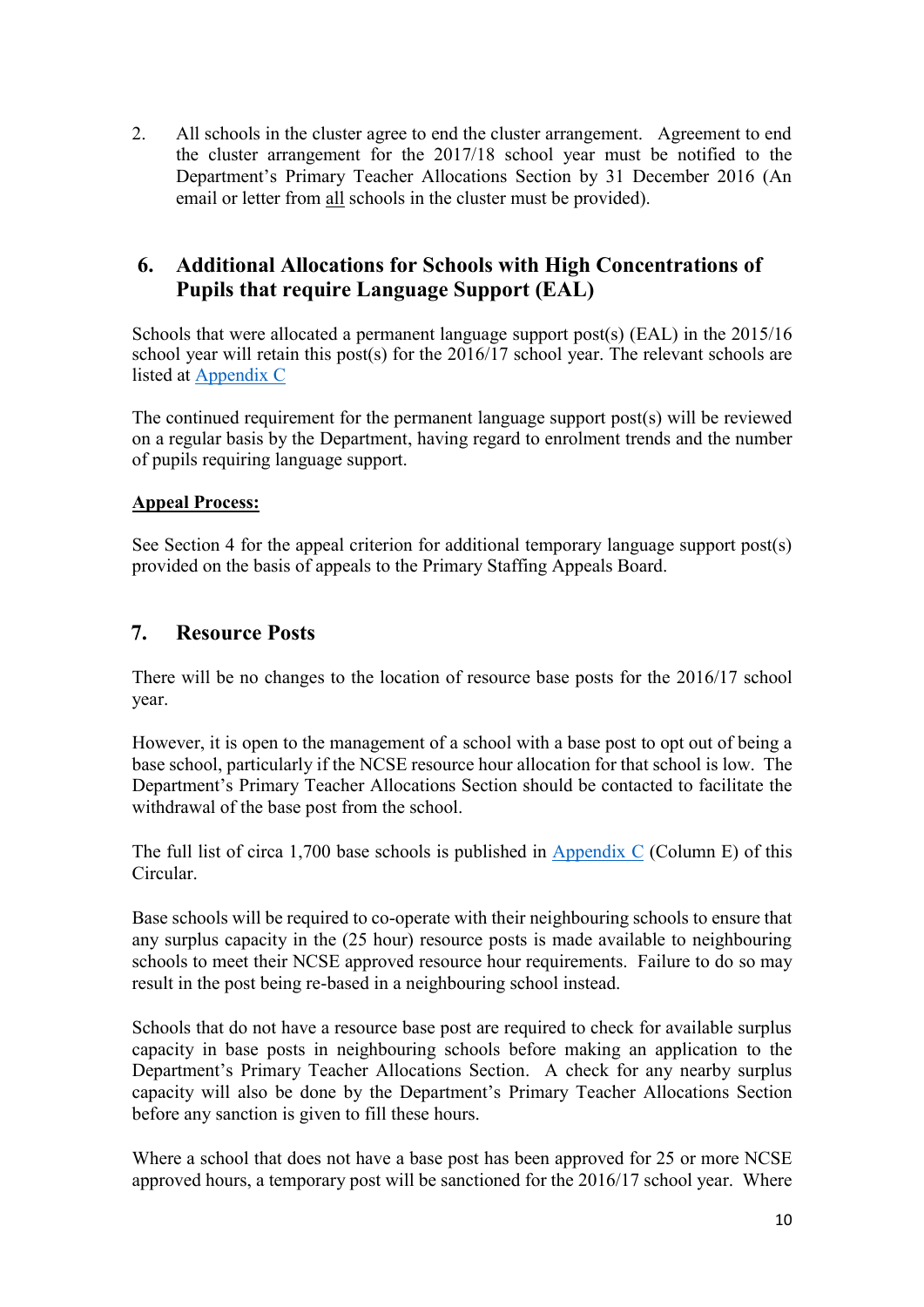a school has less than 25 hours that cannot be met from other schools, sanction will be given for part time hours to fill this post.

**A school is not permitted to employ a fixed term or part-time teacher to cover NCSE approved hours until they receive prior written sanction from the Department's Primary Teacher Allocations Section.** 

## **8. Local Arrangements in relation to Teachers in Shared Posts (GAM/EAL and Resource)**

Due to the later timeline for the allocation of resource hours by the NCSE, schools **are reminded that they cannot combine GAM/EAL and NCSE approved resource hours** together into full-time posts.

However, when the allocations and redeployment process for surplus permanent/CID teachers is completed later in the summer, schools that have complied with the arrangements outlined in this Circular will be given some discretion to operate, where possible, their own **temporary local arrangements in relation to the day to day work arrangements of teachers in full-time shared posts.** These arrangements are aimed at minimising any time lost in travelling between schools.

|                                                             | School A | School B               |
|-------------------------------------------------------------|----------|------------------------|
| Number of resource base<br>posts allocated to the<br>school | 1 post   | Nil                    |
| Number of GAM/EAL<br>posts shared                           | Nil      | 1 shared with school A |
| <b>GAM/EAL Allocation</b>                                   | 10 hours | 15 hours               |
| <b>NCSE Allocation</b>                                      | 20 hours | 5 hours                |

The temporary local arrangements could, for example, operate between schools along the following lines for the 2016/17 school year:

Schools A & B could enter into a temporary local arrangement whereby the GAM/EAL teacher in School B provides for School B's combined GAM/EAL and Resource hour requirement of 20 hours and provides a further 5 hours to School A.

The teacher in the resource base post in School A remains in that school and provides 25 hours (combined GAM/EAL & Resource hours) for School A.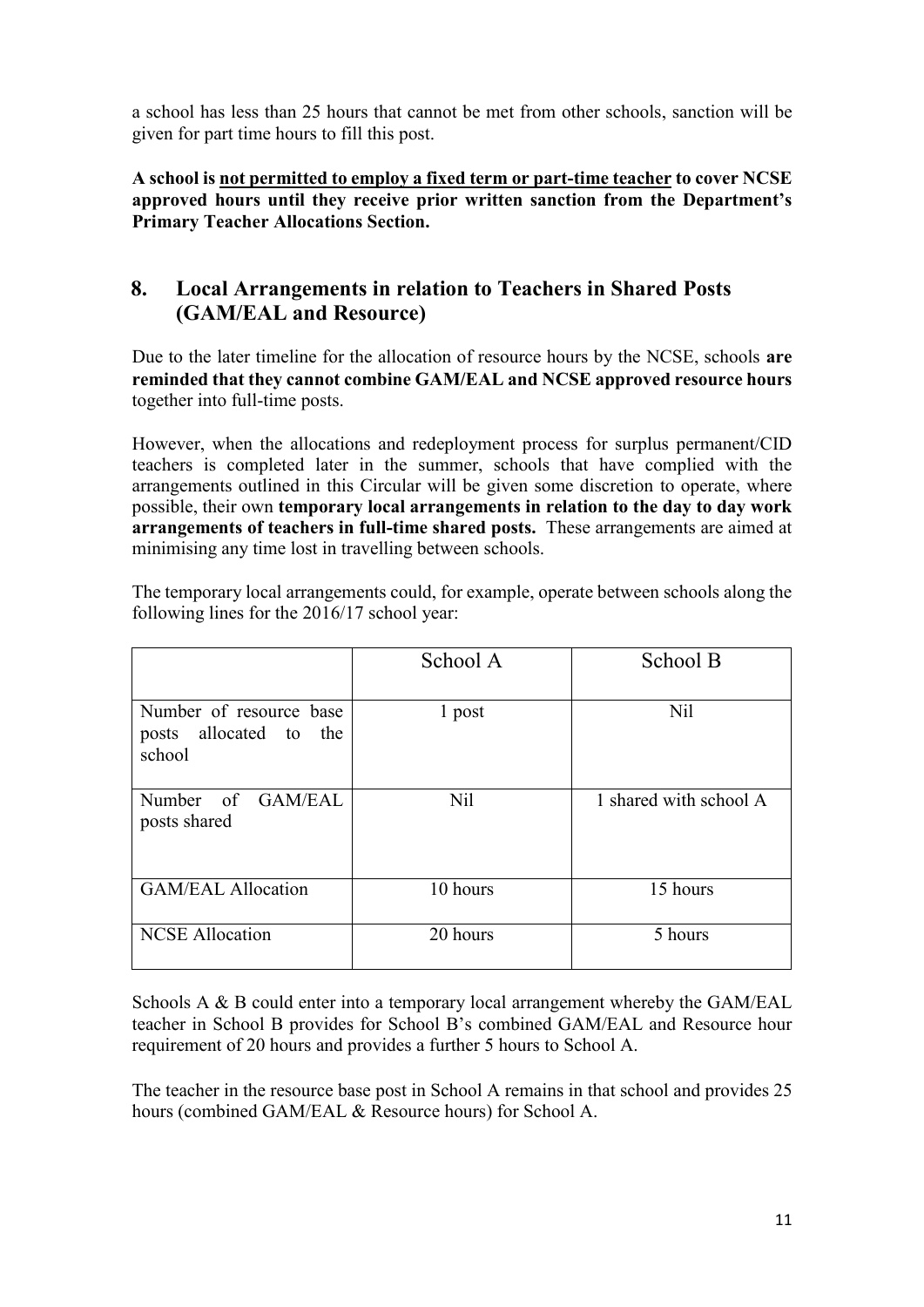# **Section 2**

# **Background detail in relation to Staffing Arrangements for the 2016/17 school year**

## **1. Redeployment Arrangements**

**It is important for schools to note that while the main panel is in operation, permanent and fixed term teaching vacancies can only be filled from the relevant main redeployment panel**.

Boards of Management are not permitted to commence a recruitment process to fill a permanent or fixed term teaching vacancy in any other manner until the Department is satisfied that vacant positions are not required for the redeployment of any remaining surplus permanent/CID holding teachers on a main panel.

The timing of when teaching vacancies can be filled in any other manner will depend on how quickly surplus permanent/CID holding teachers are redeployed into vacancies. The Department will publish regular panel updates on its website which will inform schools and teachers of progress being made on the redeployment of surplus permanent/CID holding teachers.

## **2. Improvements to the process for filling a permanent vacancy through the Main Redeployment Panel**

Following consultation with the Education Partners on the operation of the Main Redeployment Panel in the current school year, the Department undertook to take the following actions to enable further improvements to occur for the 2016/17 school year.

**2a.** In addition to the current arrangements, schools now have the option of using a website, i.e., educationposts.ie or staffroom.ie as a means of engaging with the Main Redeployment Panel. This can be done by the school using the website as a means to invite teachers on the relevant Main Redeployment Panel to express an interest in a permanent post. See FAQ document on Redeployment Arrangements at Primary Level for Surplus Permanent & CID Holding Teachers – Section D Procedure for filling vacancies through the redeployment panels.

It remains the case however that all teachers on the main panel must be redeployed before permission is given to fill remaining permanent posts in any other manner or to fill any fixed term teaching vacancies.

**2b**. The redeployment process for the 2016/17 school year will, on a pilot basis, include an opportunity for teachers being placed on the main redeployment panel to indicate (by tick box on the application form) if they are particularily interested in being redeployed to a special school. This pilot will be reviewed in Autumn 2016.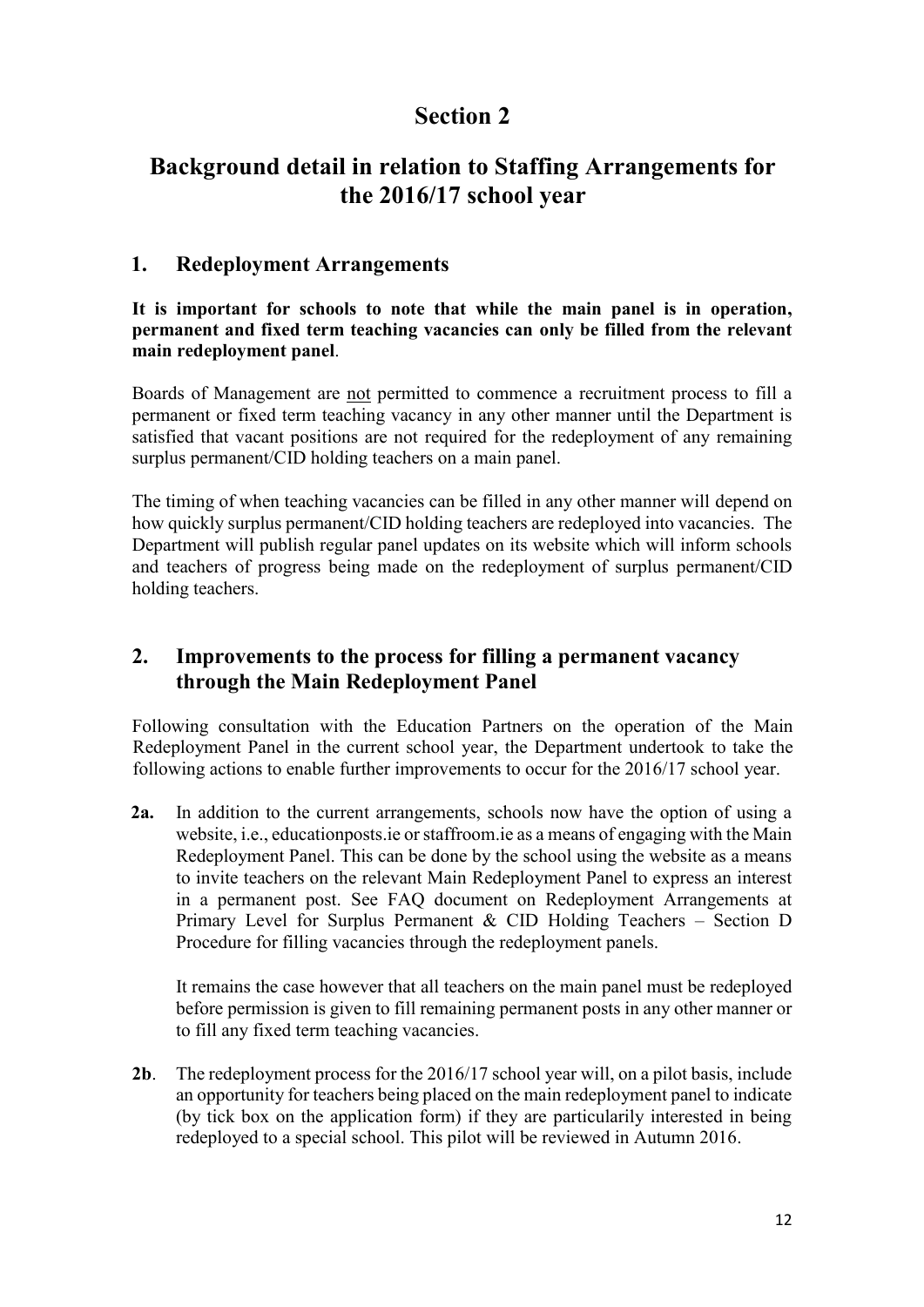## **3. CIDs under the terms of [Circular 0023/2015](http://www.education.ie/en/Circulars-and-Forms/Active-Circulars/Implementation-of-the-Recommendations-of-the-Expert-Group-on-Fixed-Term-and-Part-Time-Employment-in-Primary-and-Second-Level-Education-in-Ireland-Primary-.pdf)**

### **(i) Teachers awarded a CID for the 2015/16 school year**

A school must complete and return the [CID Declaration Form Jan 16](http://www.education.ie/en/Circulars-and-Forms/Active-Circulars/cl0007_2016_appendix_G.pdf) to Primary Teacher Allocations Section on or before Tuesday, 23 February 2016 for each teacher with a CID (awarded under the terms of Part A1 or A2 of Circular 0023/2015 for 2015/16 school year ).

In the event that a CID holder is surplus to requirements in the school a Main Panel Form should be completed and returned to the Department.

### **(ii) Teachers due to be awarded a CID from the commencement of the 2016/17 school year**

Schools are required to apply for Department sanction for the award of a CID in respect of a teacher who is deemed eligible to be awarded a CID or a further CID from the commencement of the 2016/17 school year. [Circular 0023/2015](http://www.education.ie/en/Circulars-and-Forms/Active-Circulars/Implementation-of-the-Recommendations-of-the-Expert-Group-on-Fixed-Term-and-Part-Time-Employment-in-Primary-and-Second-Level-Education-in-Ireland-Primary-.pdf) sets out the eligibility requirements for a CID.

Application may be made on

- Form CID 2A  $(16/17)$  for the award of a CID for the first time
- Form CID 2B  $(16/17)$  for the award of a further CID

Completed forms should be returned to Primary Teacher Allocations Section on or before Wednesday, 13 April, 2016.

#### **(iii) Position of a school with a teacher in a fixed term post that has been awarded a CID for the 2016/17 school year under the terms of the Ward Report (Circular 0023/2015) and will have a permanent vacancy with effect from 1 September, 2016**

The process for a school with a teacher in a fixed term post that has been awarded a CID under the terms of the Ward Report (Circular 0023/2015) with effect from 1 September, 2016 and now also has a permanent vacancy with effect from 1 September, 2016 is set out in the FAQ document on Redeployment Arrangements for Surplus Permanent/CID Holding Teachers (INSERT LINK).

## **4. Holding Open a Vacancy**

Schools that are given provisional approval for a teaching post(s) on the basis of projected enrolments for September 2016 must keep open one vacancy (which can be either a permanent or a fixed-term vacancy) to cater for the redeployment of any surplus permanent teachers that arise later in 2016 (either in the school with the provisionally approved post(s) or in a neighbouring school).

Typically, the type of teaching posts to which the holding open a vacancy process applies are those posts approved on the basis of projected enrolments as follows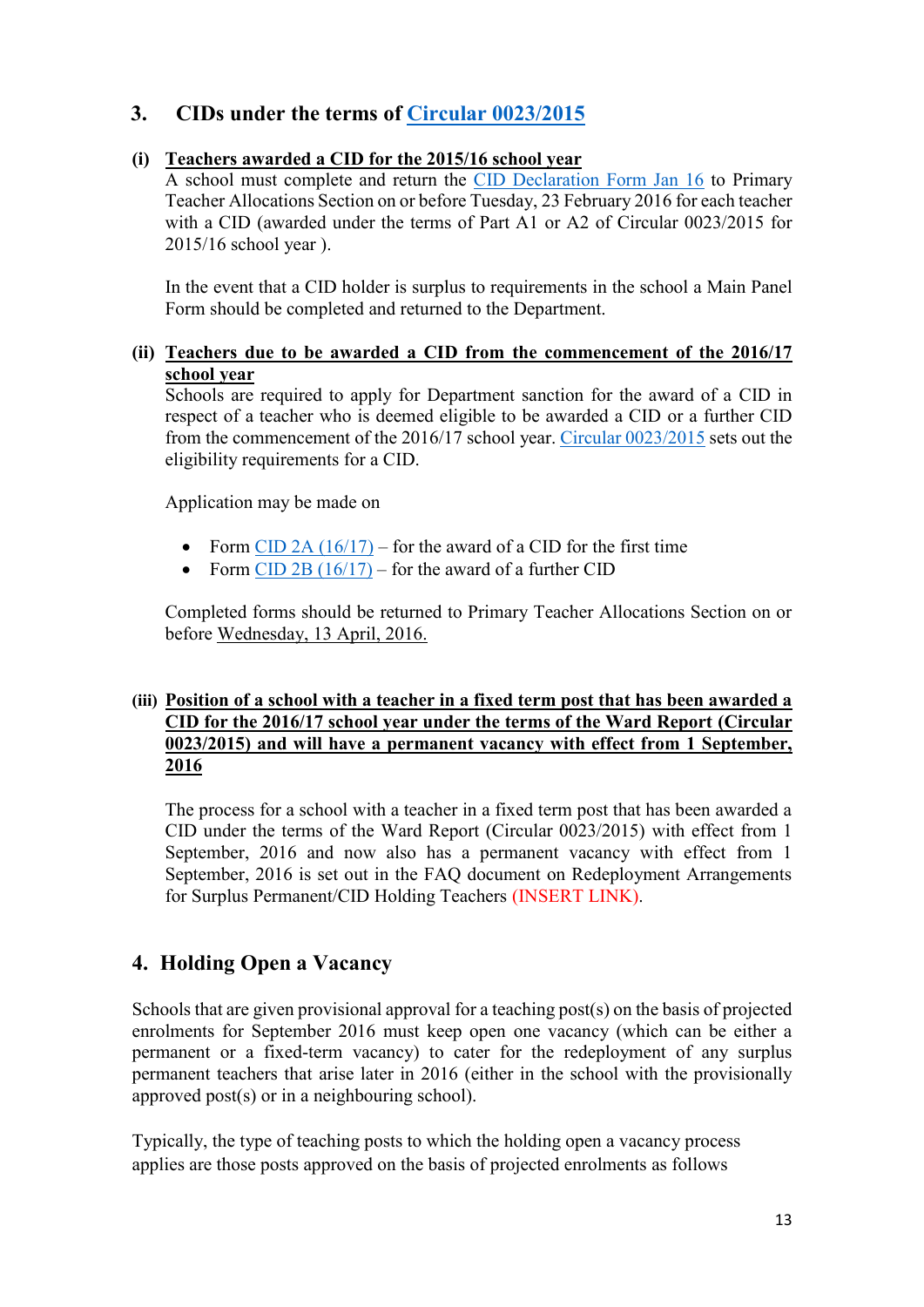- a developing school post
- a post approved under the staffing appeals criterion for small schools
- a post approved under the staffing appeals criterion for alleviating some of the pressure on class sizes at infants level for primary schools that make a significant contribution by absorbing demographic growth
- a temporary post approved under the staffing appeals criterion for EAL support

Only one vacancy in a school is required to be kept open. The requirement to keep open a vacancy does not arise if all the permanent and fixed term vacancies in the relevant schools are filled by surplus permanent/CID holding teachers from the **main** redeployment panel.

A vacancy that is being kept open can only be filled on a fixed-term basis to Friday 28 October 2016.

As early as possible in October, the Department will inform the relevant school(s) whether this vacancy is required to facilitate the redeployment of a surplus permanent/CID holding teacher. If the post is required for the redeployment of a surplus permanent/CID holding teacher, the fixed-term contract must cease on 28 October 2016.

If the post is not required for the redeployment of a surplus permanent teacher, it can be filled at that stage in the normal manner. However, it is important to note that schools cannot commence the advertising and recruitment process for those vacancies until the Department has confirmed that it is not required for the redeployment of a surplus permanent/CID holding teacher. It is important that these arrangements are reflected in the contract for the fixed-term post.

### **The latest date for filling a permanent post on a permanent basis (and in accordance with the terms of this circular) is Monday, 7 November 2016 (the teacher must be appointed to the school on or before this date).**

Thereafter, a permanent post may be filled only on a fixed-term basis (and in accordance with the terms of this circular) unless the appointee is a permanent/CID holding teacher from the main redeployment panel.

These arrangements do not apply to Principal posts which will continue to be filled in the normal manner on a permanent basis.

## **5. Valid Enrolments**

The number of mainstream class teachers appropriate to a school for the 2016/17 school year is determined by reference to the school's valid enrolment on 30 September 2015. The schedule of enrolment of pupils required for the appointment and retention of mainstream class teachers for the 2016/17 school year is attached at Appendix [A.](http://www.education.ie/en/Circulars-and-Forms/Active-Circulars/cl0013_2013_appendix_A.pdf)

Only pupils who were **validly** enrolled on 30 September 2015 are taken into account for the purpose of determining staff numbers. In this regard the terms of Department Circulars [24/02](http://www.education.ie/en/Circulars-and-Forms/Active-Circulars/PC24_02.doc) - Determination of Valid Enrolment in Primary [S](http://www.education.ie/en/Circulars-and-Forms/Active-Circulars/PC24_02.doc)chools [-](http://www.education.ie/en/Circulars-and-Forms/Active-Circulars/PC24_02.doc) and [32/03](http://www.education.ie/en/Circulars-and-Forms/Active-Circulars/pc32_03.pdf) [–](http://www.education.ie/en/Circulars-and-Forms/Active-Circulars/pc32_03.pdf) Retention of Pupils in Primary Schoo[ls](http://www.education.ie/en/Circulars-and-Forms/Active-Circulars/pc32_03.pdf) - must be adhered to. Schools are reminded that a child must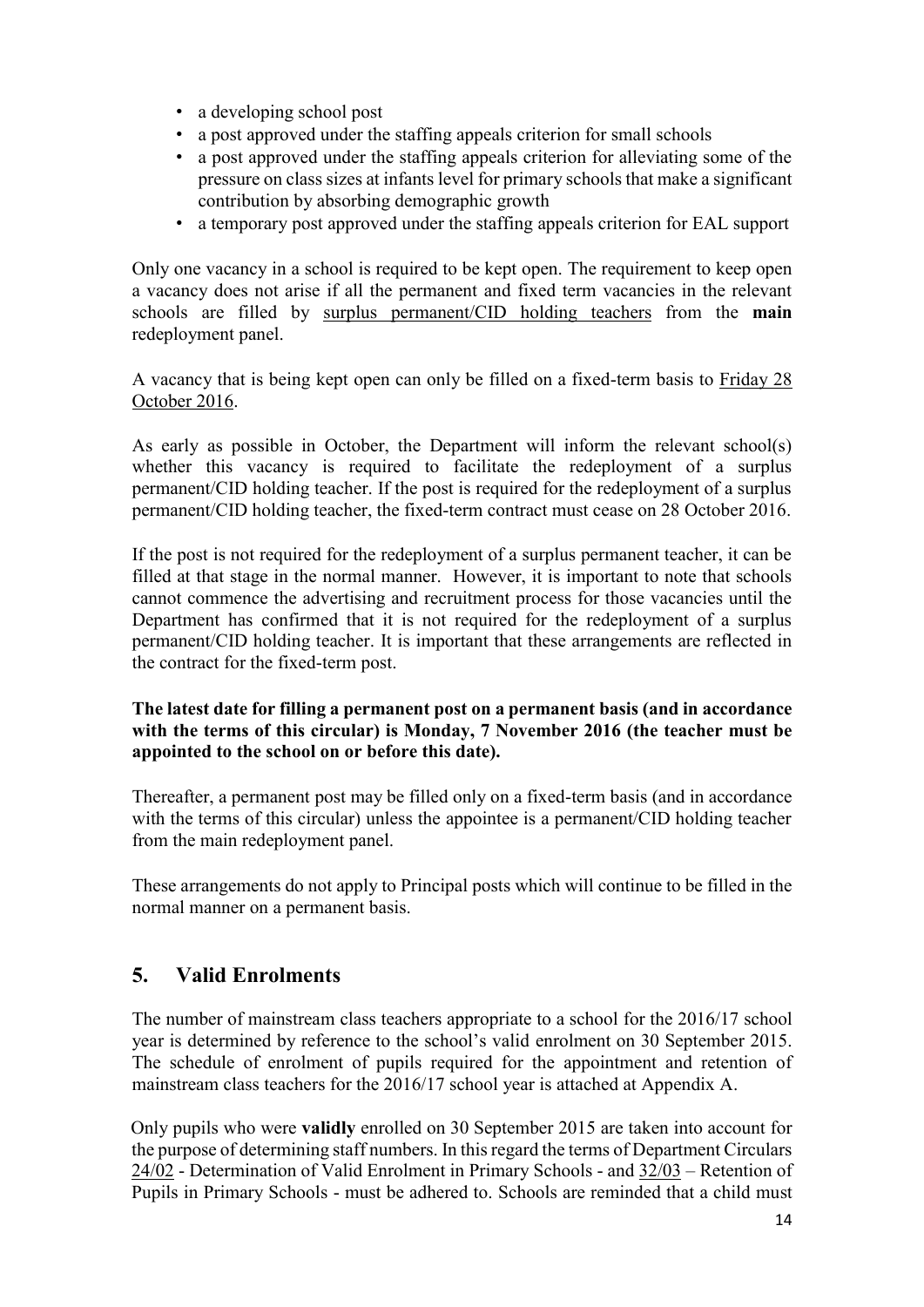not be allowed to attend or be enrolled in a primary school before the fourth anniversary of his/her birth.

Pupils retained on the school register on 30 September for the purpose of compliance with the Education and Welfare Act, 2000 should not be counted towards valid enrolment for the purpose of determining staff numbers.

It is important to note that valid enrolments are only those pupils that are enrolled on 30 September and who are expected at that stage to continue to be enrolled in the school for the duration of the school year. If there are any short-term enrolments in the school (including pupils from another country that are temporarily enrolled to help improve their standard of English or where it is known that pupils will transfer to another school shortly after 30 September) these pupils cannot be included in the enrolment return from the school.

Boards of Management and Principal Teachers are reminded about the importance of ensuring the accuracy of enrolment returns to the Department. They have a responsibility to immediately notify the Department of any error or irregularity in their enrolment returns. The Department's standard policy for cases that involve any deliberate overstatement of enrolments is to refer them to An Garda Síochána.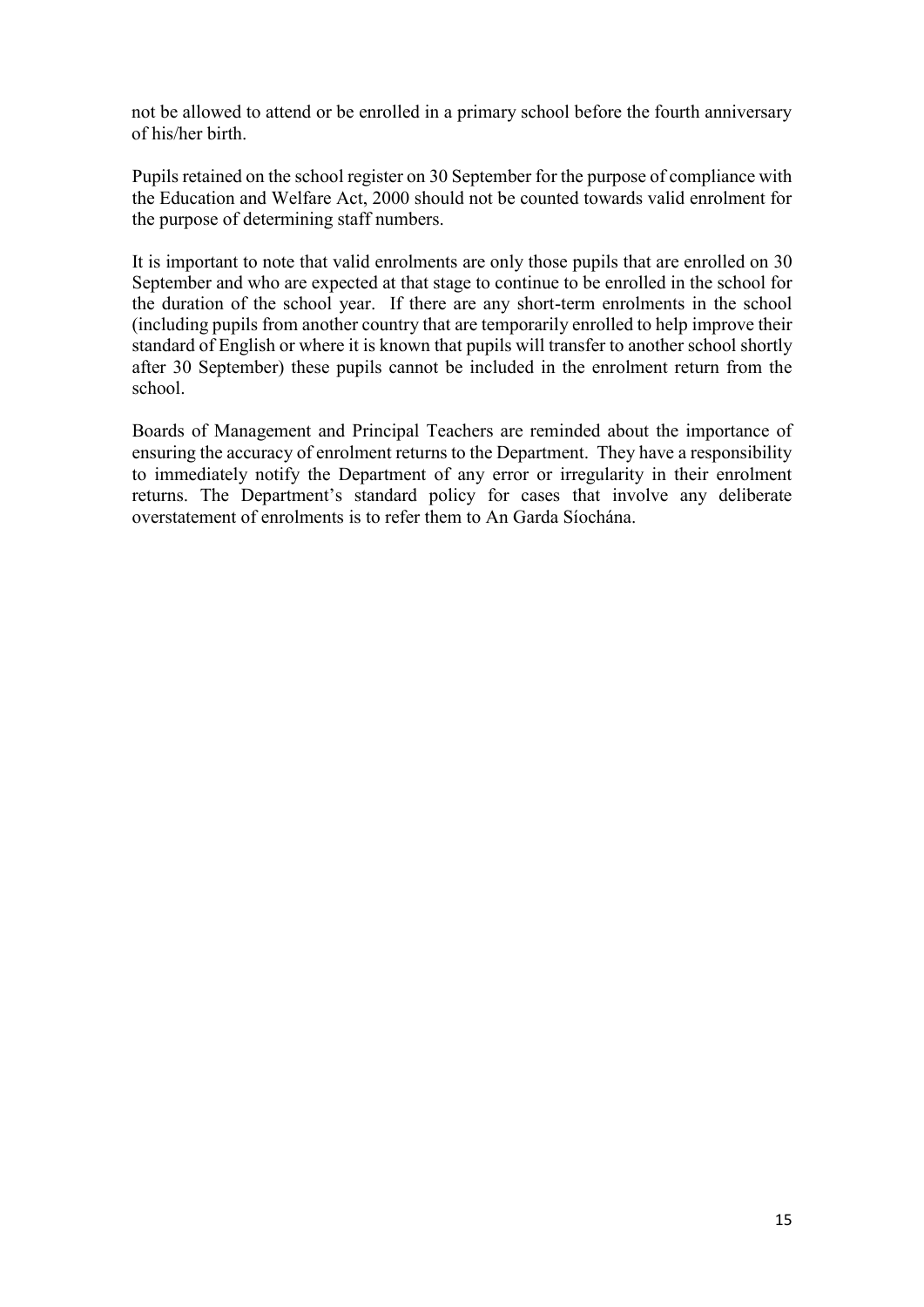# **Section 3**

# **Redeployment Arrangements for the 2016/17 school year**

The detailed redeployment arrangements are set out in **FAQ** format on the Department website.

The redeployment arrangements involve the following:

## **1. Redeployment process for permanent/CID holding teachers**

**(i)** Each main panel is created for permanent/CID holding teachers in order to ensure that vacancies are offered in the first instance to these teachers.

It is envisaged that the main panels will be published in mid-March 2016. The latest date by which schools must have filled their vacancies from the main panel is 13 April 2016. Thereafter, Panel Officers will be appointed to facilitate the redeployment of any remaining surplus permanent/CID holding teachers.

- **(ii)** Teaching vacancies must be filled by 13 April 2016 by permanent/CID holding teachers on a main panel in the following order of priority:
	- a. Permanent vacancies within the panel area (e.g. diocese)
	- b. Specified-purpose vacancies and fixed-term vacancies within the panel area (e.g. diocese) that are for the duration of the full school year or are sanctioned on or before the first working day of November and are for the duration of the remainder of the school year.
- **(iii)** Surplus permanent/CID holding teachers may opt to accept a post outside the 45km radius and this can help reduce the requirement for the operation of the contingency arrangements set out at No. 2 and No. 3 below.

## **2. Inter-diocesan redeployment**

Where the arrangements outlined at No. 1 above do not bring about the redeployment of all surplus permanent/CID holding teachers on a diocesan panel, all posts remaining vacant in schools in adjoining dioceses must be available to those teachers, with the filling of those post(s) to be achieved through inter-diocesan co-operation on a fixed-term basis.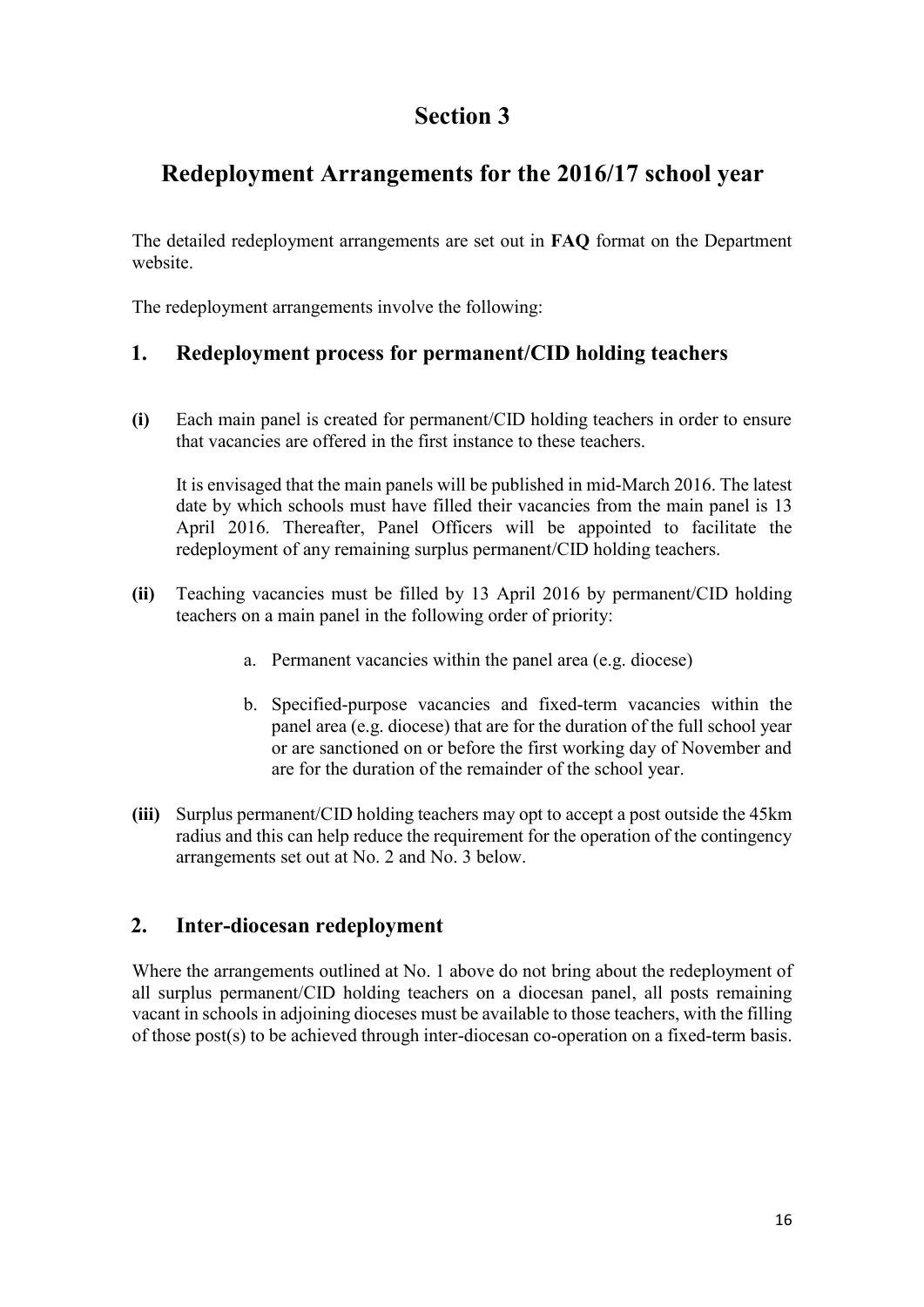## **3. Redeployment arrangements for any residual surplus permanent/CID holding teachers**

If, following the processes outlined at  $1 \& 2$  above, there are any residual surplus permanent/CID holding teachers, additional arrangements will be required to facilitate their redeployment into vacancies in schools.

These additional arrangements will be used only in those cases where no viable alternative options are available for the redeployment of the remaining surplus permanent/CID holding teachers. The precise arrangements to be used will be determined on a case by case basis in discussions with the relevant education partners and the relevant Patron. The following principles will be used for the operation of these arrangements:

- (i) In the first instance the position will be examined on whether any flexibility in the Haddington Road Agreement 2014-2016 in relation to the 45km radius for redeployment can be appropriately applied as a means of redeploying the surplus permanent/CID holding teacher to a school of the same patronage.
- (ii) In the second instance the scope for the redeployment of the surplus permanent/CID holding teacher to be achieved on an elective basis will be examined through the teacher applying to be placed on a panel of a different patronage. It will be a matter for the relevant patron to consent to this application.
- (iii) If no other viable option is available then a temporary assignment to a vacancy in a school of a different type of patronage will be made. This temporary assignment will be for the duration of the relevant school year. Any teacher on a temporary assignment in this manner will retain their existing panel rights for the relevant redeployment panel for their original school. Such teachers will not acquire panel rights in respect of the redeployment panel associated with the school of temporary assignment. These teachers will be required to adhere to the requirements of the Board of Management in relation to its obligation to uphold the ethos of the school, consistent with law.

The Department's approach in relation to the operation of the residual arrangements outlined will be to seek agreement through consensus. In this regard there will be ongoing consultation with all the relevant stakeholders in relation to the operation of the redeployment process.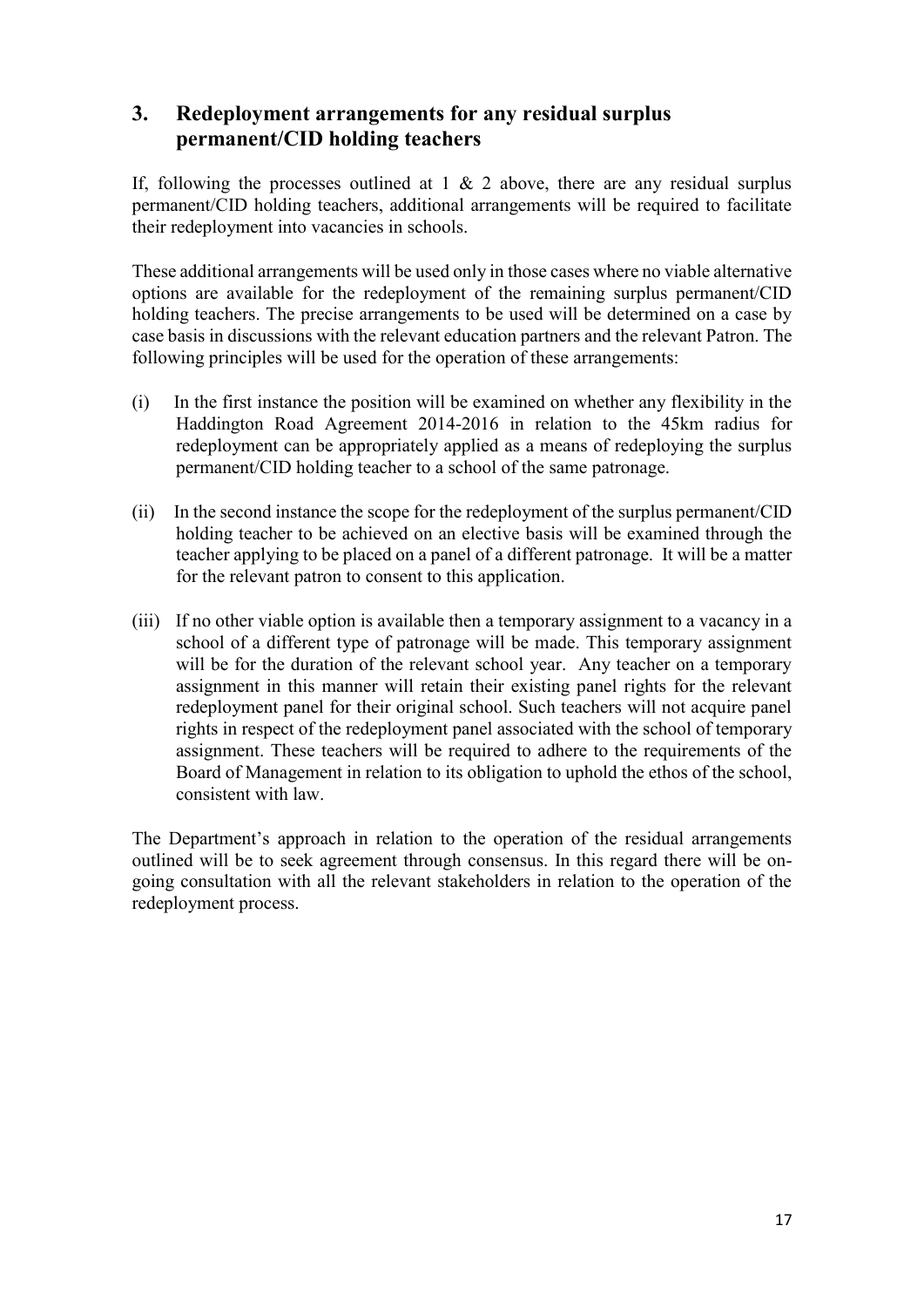# **Section 4**

# **Primary Staffing Appeals Board**

## **1. Arrangements for 2016/17 School Year**

The Appeals Board, which operates independently of the Minister and the Department, will review appeals for the 2016/17 school year. The appeals criteria are set out at **4**  below.

The first meeting of the Staffing Appeals Board to deal with appeals for the 2016/17 school year will be held in March 2016. Further meetings will be held in May and October 2016.

The closing dates for submission of staffing appeals for the first meeting of the Staffing Appeals Board is **Tuesday 23 February, 2016**.

The closing dates for submission of staffing appeals and dates of future meetings will be posted on the Department website in due course.

**Please note that closing dates will be strictly adhered to and accordingly, appeals received after a particular closing date will not be considered by the Board at that meeting.** 

Appeals must be submitted to Primary Teacher Allocations Section, Department of Education and Skills, Cornamaddy, Athlone, Co. Westmeath, on the standard application form, clearly stating the criterion under which the appeal is being made. Please mark the envelope "Staffing Appeals".

The standard application form is available at **[Appendix F](http://www.education.ie/en/Circulars-and-Forms/Active-Circulars/cl0007_2016_appendix_F.pdf)**[.](http://www.education.ie/en/Circulars-and-Forms/Active-Circulars/cl0007_2016_appendix_F.pdf)

The DEIS status of a school will be taken into account in any appeal application.

## **2. Ombudsman**

In light of amendments to the Ombudsman Act 2012, any school taking the view that the Primary Staffing Appeals Board has not applied the appeals criteria fairly to its appeal may submit a complaint to the Ombudsman.

The role of the Ombudsman in relation to any appeal is to review that the Appeal Board dealt with it fairly and in accordance with the appeals criteria. It is not therefore an avenue for schools to seek additional resources.

The Office of the Ombudsman can be contacted at [www.ombudsman.gov.ie](http://www.ombudsman.gov.ie/en)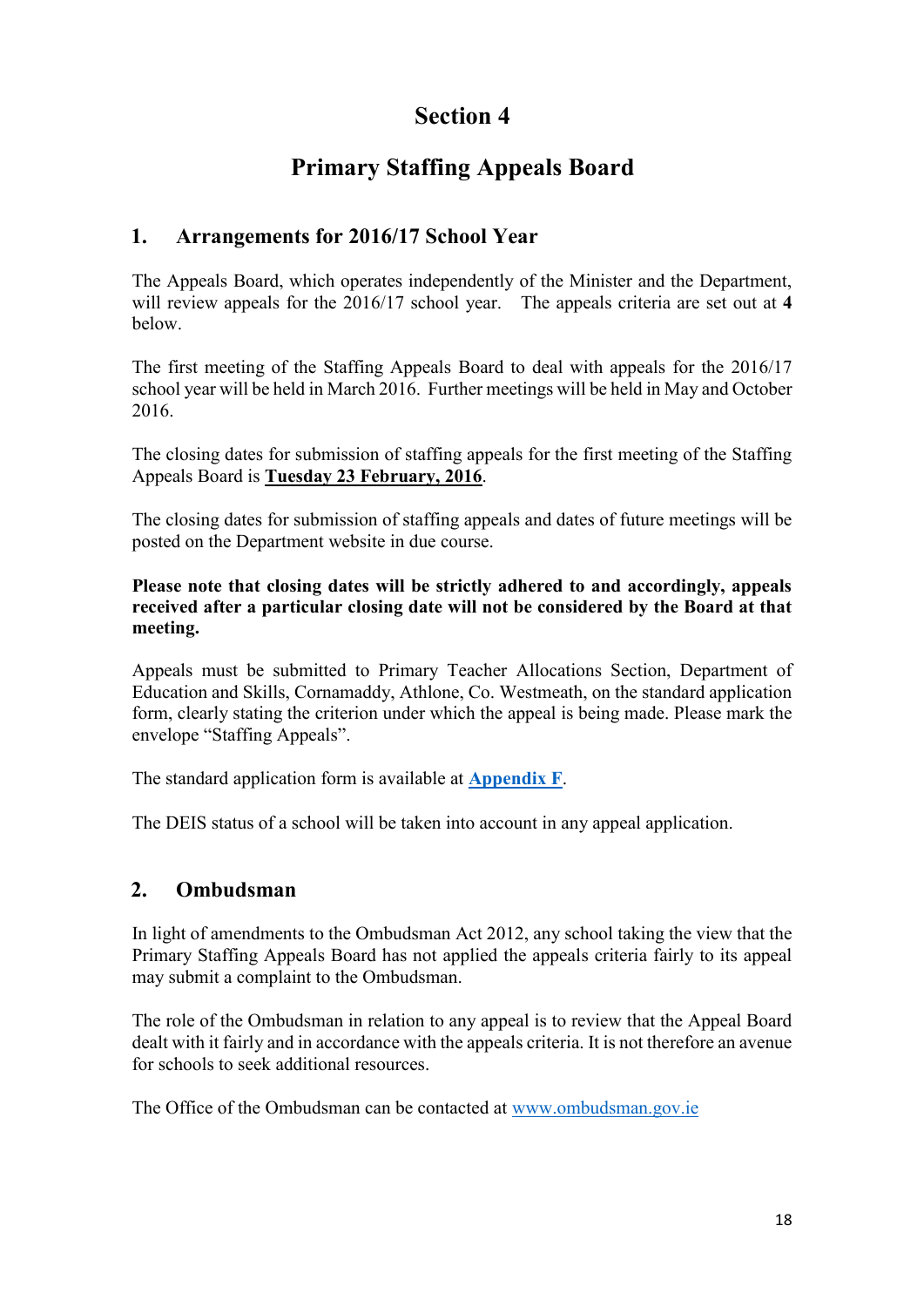## **3. A Board of Management may appeal only once in a particular case**

The Appeals Board's adjudication will be regarded as a final determination in relation to the post(s) and no further applications to the Appeals Board in respect of the 2016/17 school year shall be considered unless there is change in the circumstances of the school e.g. additional enrolments.

## **4. Appeals Criteria**

The Appeals Board may determine that a departure from the staffing schedule is necessary in the circumstances outlined at  $(a)$  to  $(g)$  below:

## **a) Exceptional accommodation difficulty**

Where a departure from the staffing schedule is warranted to meet exceptional accommodation difficulties. The school must demonstrate to the Board's satisfaction why an additional teaching post is warranted to meet the exceptional accommodation difficulty.

### **b) October 2015 enrolment**

Where the Appeals Board is satisfied, on the basis of verifiable evidence, that the required pupil numbers were enrolled in September\* or October 2015, but due to circumstances outside the control of the school were not enrolled on the 30 September, 2015. However, for staffing purposes, a pupil can be included in the enrolment of only one school in any school year\*\*.

- \*A pupil who leaves the school before 30 September and does not return to the school in the school year will not be eligible for consideration under this criterion.
- \*\* In the event that the school in which the pupil was enrolled on 30 September can verify that the pupil did not need to be counted for the appointment or retention of a teacher in that school, the Appeals Board will consider allowing the pupil to be counted as part of the enrolment for staffing purposes in the school to which s/he has transferred.

### **c) Developing Post based on additional enrolments after 30 September 2016**

This criterion applies only to those schools provisionally sanctioned for a developing post(s) which did not reach sufficient enrolments on 30 September 2016 to retain the post. As this criterion relates to verification of actual enrolment on 30 September 2016, the Appeals Board can only consider appeals under this criterion at the October Appeals Board meeting.

Where the Board considers that, in relation to the granting of a post under the **developing school criterion**, the projected pupil numbers required to retain the post were enrolled or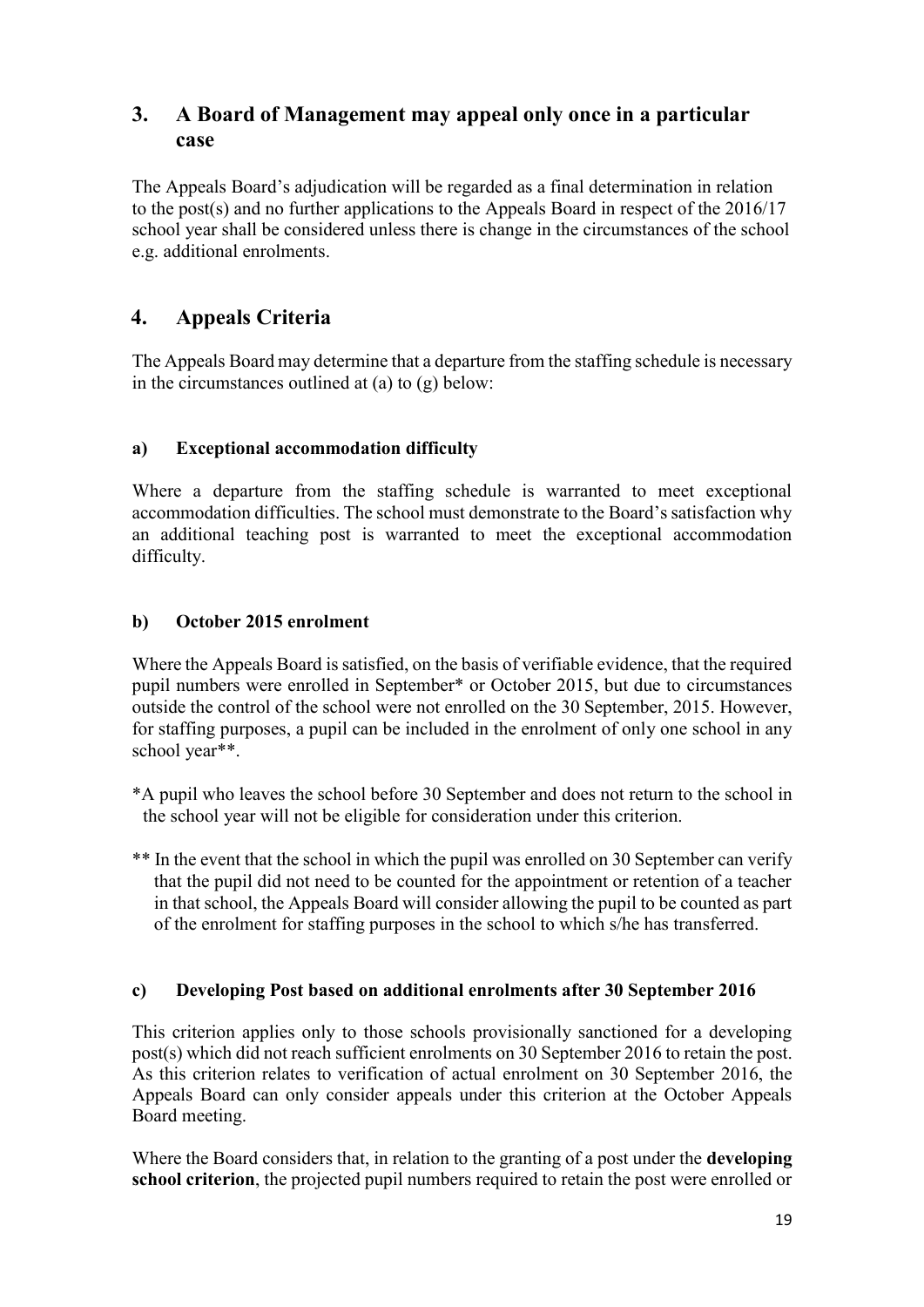are likely to be enrolled by the last day of term in December 2016, but due to circumstances outside the control of the school were not enrolled as expected on 30 September 2016.

A post allocated by the Board under this criterion will be sanctioned on a provisional basis subject to confirmation of the required enrolment being achieved by the last day of term in December 2016. As with Criterion B, a pupil can be included in the enrolment of just one school in any school year.

In the event that the school in which the pupil was enrolled on 30 September can verify that the pupil did not need to be counted for the appointment or retention of a teacher in that school, the Appeals Board will consider allowing the pupil to be counted as part of the enrolment for staffing purposes in the school to which s/he has transferred.

### **d) EAL support**

Where at least 20% of the total enrolment of the school is made up of pupils that require EAL (English as an additional language) support (pupils with less than B1 (Level 3) proficiency), the Board of Management can lodge an appeal for a review of the proposed allocation for pupils requiring EAL support.

Having considered the circumstances outlined by the school and having regard to the high number of pupils requiring EAL support, additional post(s) may be approved to meet the educational needs of such pupils. Schools should note that decisions by the Board, based on projected enrolments of EAL pupils, are subject to review after confirmation of 30 September, 2016 enrolment. The decision may be revised if projected enrolments do not materialise.

Schools sharing the same campus can make a joint application to the Appeals Board for an EAL post based on the combined EAL enrolment in both schools.

### **e) Small schools**

As part of Budget 2012 measures, the pupil thresholds in small schools were increased. This appeals criterion is applicable to these schools and they may submit an appeal in either of two instances:

- 1. Where a school with four classroom teachers or less which is **losing** a classroom post for the 2016/17 school year provides supported evidence that the enrolment will increase sufficiently by 30 September 2016 to retain the post for the subsequent school year (i.e. the 2017/18 school year) the Appeals Board can allow the school to retain the mainstream classroom post (mct). The relevant **retention** thresholds are set out in Appendix A.
	- A threshold of 18 pupils applies for the retention of the existing  $2<sup>nd</sup>$  mct (i.e. P  $+ 1$ ).
	- $\triangleright$  A threshold of 52 pupils will apply for the retention of the existing 3<sup>rd</sup> mct (i.e.  $P+2$ ).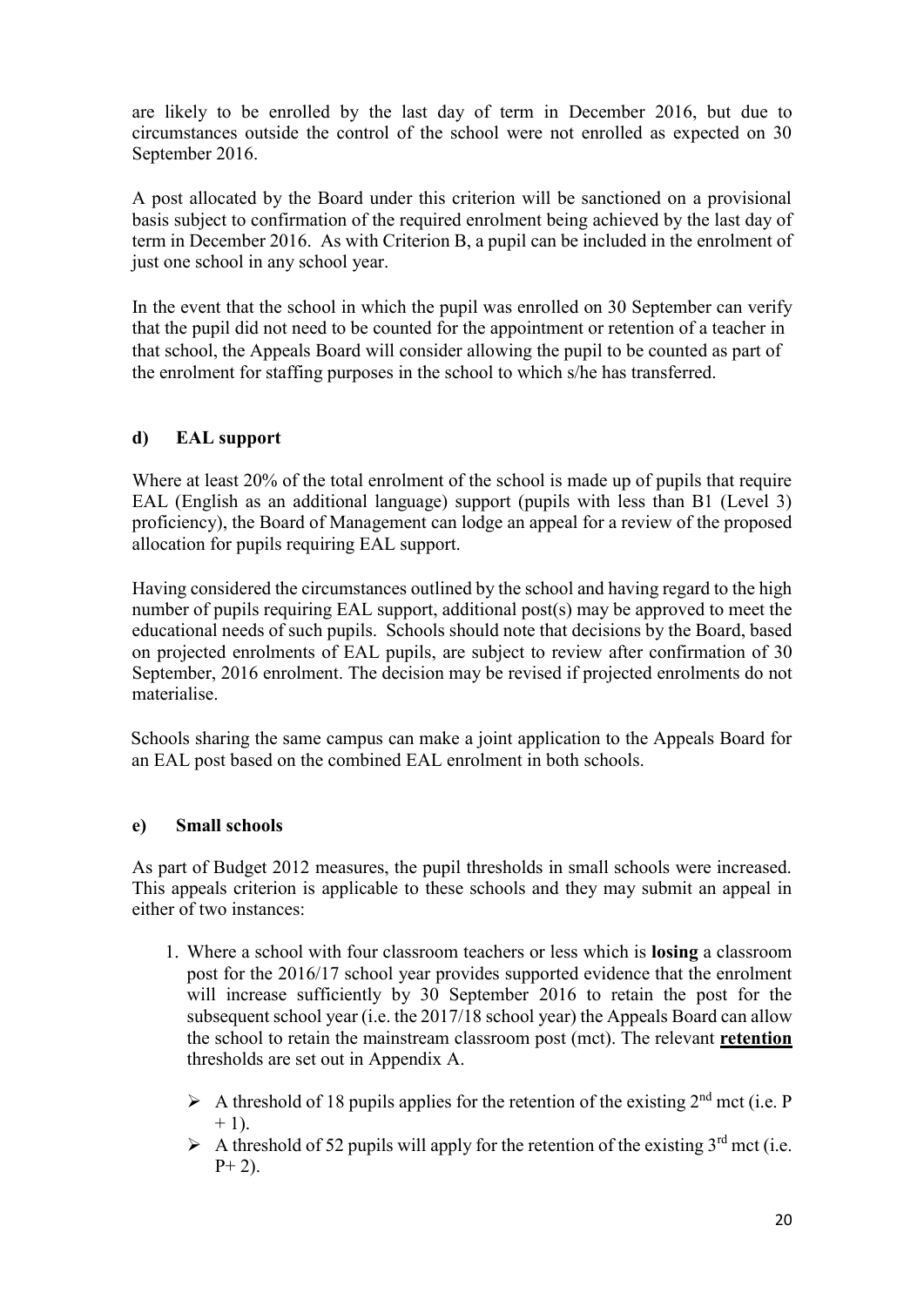- A threshold of 82 pupils will apply for the retention of the existing  $4<sup>th</sup>$  mct (i.e.  $P + 3$ ).
- A threshold of 15 pupils applies for the retention of the 2<sup>nd</sup> mct (i.e. P + 1) for those schools situated 8km or more from the nearest school of the same type of patronage/language of instruction.

#### Or

- 2. Where a school with three classroom teachers or less is not gaining a mainstream classroom post for the 2016/17 school year but can provide evidence that the enrolment will increase sufficiently by 30 September 2016 to gain the additional classroom post for the subsequent school year (i.e. the 2017/18 school year), assuming no change in the staffing schedule the Appeals Board can allow the school to gain a post for the 2016/17 school year. The relevant **appointment** thresholds are set out at Appendix A.
	- A threshold of 19 pupils applies for the appointment of the  $2<sup>nd</sup>$  mct (i.e. P+1).
	- $\triangleright$  A threshold of 55 pupils will apply for the appointment of the 3<sup>rd</sup> mct (i.e. P  $+2)$
	- A threshold of 85 pupils will apply for the appointment of the 4<sup>th</sup> mct (i.e. P + 3).
	- A threshold of 15 pupils applies for the appointment of the  $2^{nd}$  mct (i.e. P + 1) for those schools situated 8km or more from the nearest school of the same type of patronage/language of instruction.

### **f) School losing 3 or more posts**

If a school is losing 3 or more posts, an application can be made to the Staffing Appeals Board with a view to seeking to have a portion of the loss in posts deferred to the 2017/18 school year on the basis that it is impacting in a particularly adverse manner on a school's overall allocation.

#### **g) Alleviating some of the pressure on class sizes at infants level for schools that make a significant contribution by absorbing demographic growth**

This appeals criteria is targeted at schools that are not gaining an additional teaching post under the developing schools criteria but nevertheless make a significant contribution to the provision of school places which assists the response to demographic growth within their area and as a result are under significant pressure on their class sizes at infants' level. A key indicator in relation to these schools is a significant increase in junior infants' enrolments.

It is envisaged that these schools will typically be in areas of significant population growth. Each school should note that if it is expanding the number of intake classes which would generate a new stream, the school must have received prior approval for such expansion from both the School Patron and from the Planning and Building Unit of the Department.